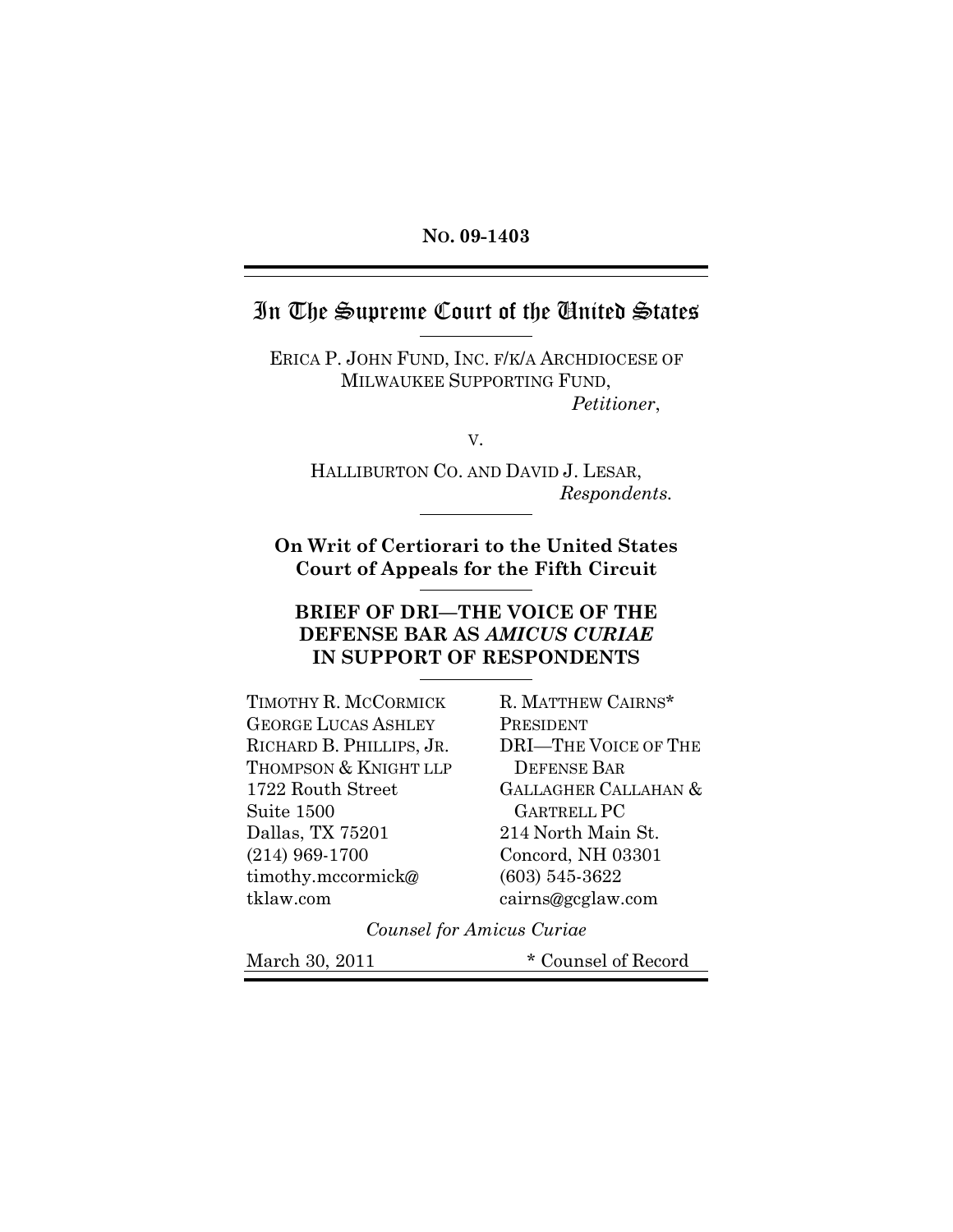# **TABLE OF CONTENTS**

| INTEREST OF AMICUS CURIAE 1                                                                                                                                                               |  |
|-------------------------------------------------------------------------------------------------------------------------------------------------------------------------------------------|--|
| INTRODUCTION AND SUMMARY2                                                                                                                                                                 |  |
|                                                                                                                                                                                           |  |
| A. A showing of actual market movement is<br>required to invoke Basic's rebuttable pre-<br>sumption of reliance in a defrauded-buyer                                                      |  |
| B. The Fifth Circuit cases applying the pre-<br>sumption of reliance are consistent with                                                                                                  |  |
| 1. In <i>Nathenson</i> , the Fifth Circuit correctly<br>held that the presumption of reliance is<br>not applicable unless the alleged misrep-<br>resentations actually affected the stock |  |
| In Greenberg, the Fifth Circuit explained<br>2.<br>how a securities-fraud plaintiff can invoke<br>the presumption by showing that the<br>efficient market reacted when the truth          |  |
| In Unger, the Fifth Circuit held that<br>3.<br>securities-fraud plaintiffs seeking class<br>certification must produce evidence of<br>their entitlement to the presumption of             |  |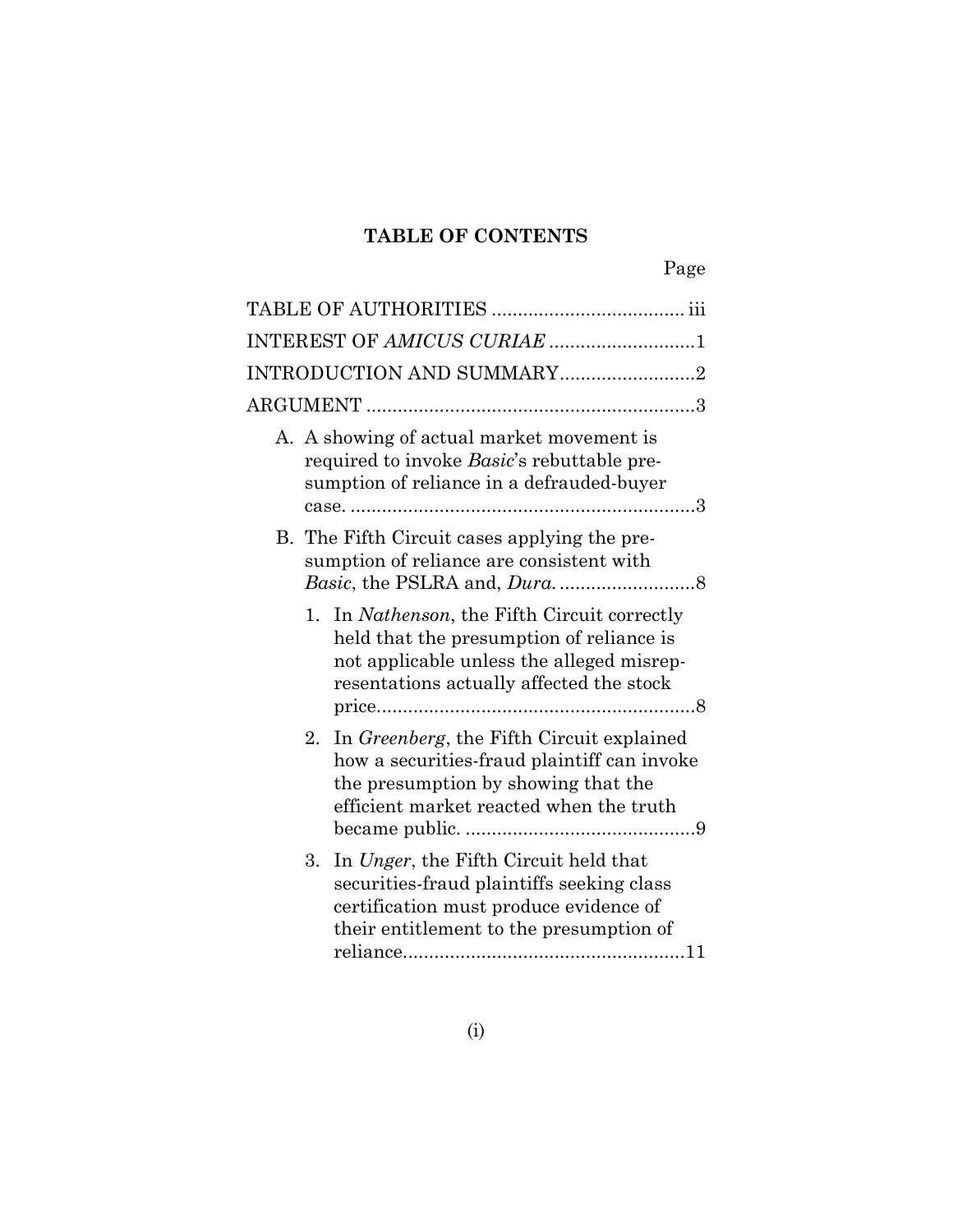| 4.          | In Oscar, the Fifth Circuit correctly<br>applied Basic, Nathenson, Greenberg,<br>and Unger to determine that proof<br>of market impact is required at the<br>class-certification stage to invoke the                              |
|-------------|-----------------------------------------------------------------------------------------------------------------------------------------------------------------------------------------------------------------------------------|
|             |                                                                                                                                                                                                                                   |
|             | C. Petitioner's attacks on Oscar miss the                                                                                                                                                                                         |
| $1_{\cdot}$ | Petitioner and the Petitioner's <i>amici</i><br>misunderstand the term "loss causation"                                                                                                                                           |
| 2.          | Oscar does not conflict with Basic20                                                                                                                                                                                              |
| 3.          | Oscar does not conflict with <i>Eisen</i> 24                                                                                                                                                                                      |
| 4.          | Oscar is not impermissible judicial                                                                                                                                                                                               |
|             | D. The Seventh Circuit's simplistic approach in<br>Schleicher fails to rigorously analyze whether<br>the presumption of reliance makes the<br>necessary causal link between the mis-<br>statements at issue and the economic loss |
|             |                                                                                                                                                                                                                                   |

ii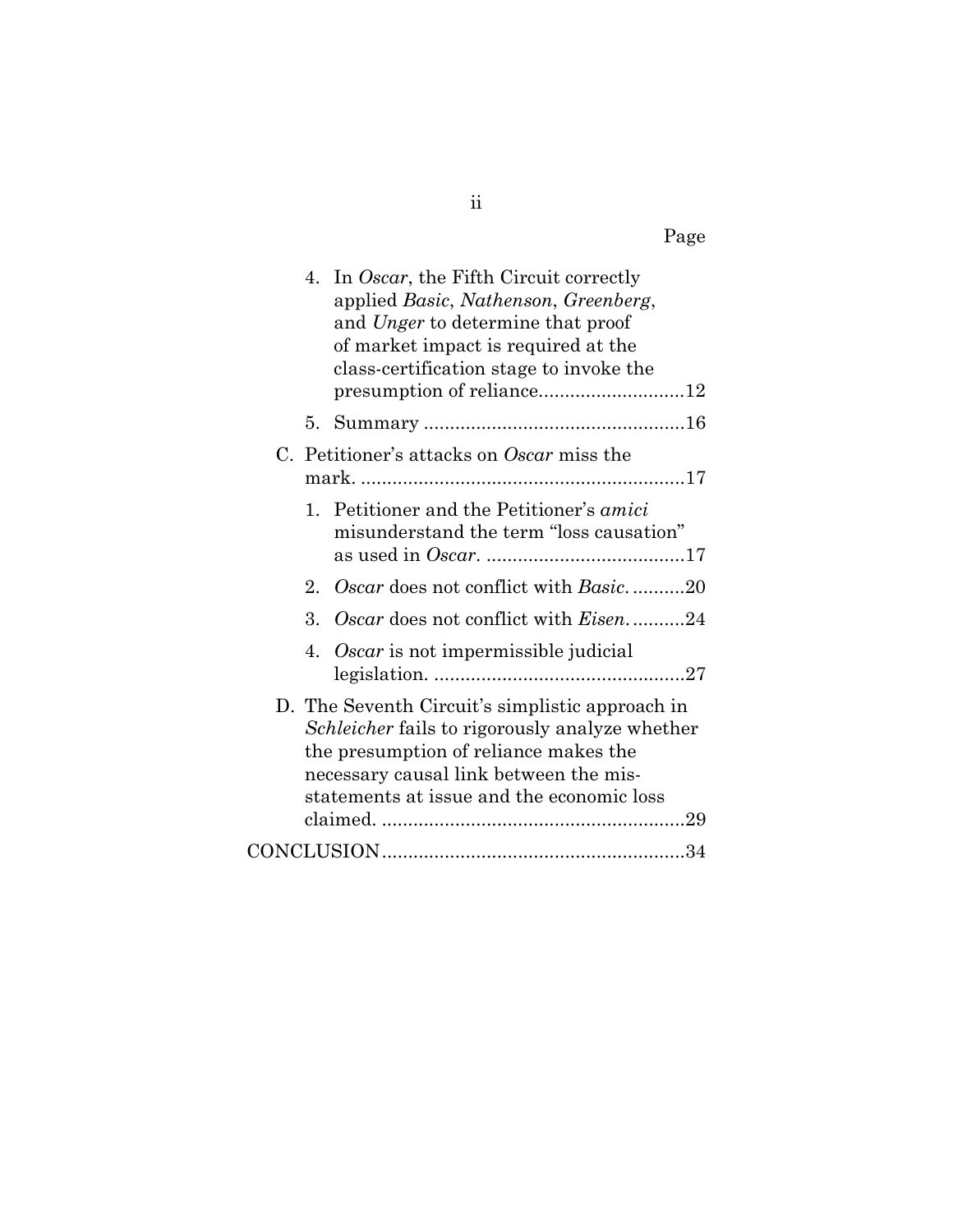## **TABLE OF AUTHORITIES**

iii

# CASES Page

| Affiliated Ute Citizens v. United States,                             |
|-----------------------------------------------------------------------|
| Alaska Elec. Pension Fund v. Flowserve Corp.,                         |
| Archdiocese of Milwaukee Supporting Fund, Inc.<br>v. Halliburton Co., |
| Basic, Inc. v. Levinson,                                              |
| Bastian v. Petren Res. Corp.,<br>892 F.2d 680 (7th Cir. 1990)17       |
| Binder v. Gillespie,                                                  |
| Dura Pharms., Inc. v. Broudo,                                         |
| Eisen v. Carlisle & Jacquelin,                                        |
| Greenberg v. Crossroads System, Inc.,                                 |
| In re Burlington Coat Factory Sec. Litig.,                            |
| In re Hydrogen Peroxide Antitrust Litig.,                             |
| In re Initial Public Sec. Offerings Litig.,                           |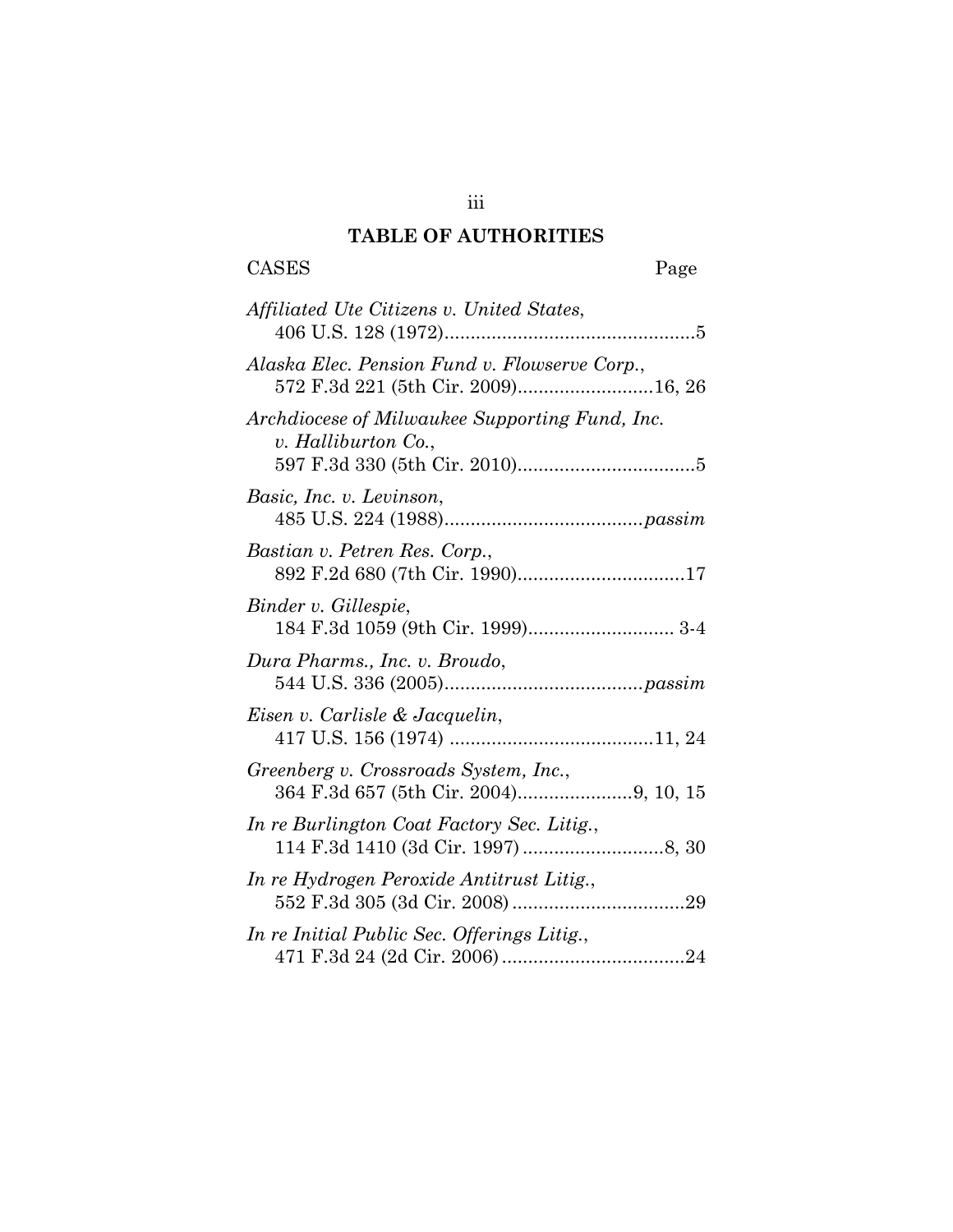| Page                                                                                                      |
|-----------------------------------------------------------------------------------------------------------|
| In re LTV Sec. Litig.,<br>88 F.R.D. 134 (N.D. Tex. 1980)  4, 20                                           |
| Nathenson v. Zonagen, Inc.,                                                                               |
| Ockerman v. May Zima & Co.,                                                                               |
| Oran v. Stafford,                                                                                         |
| Oscar Private Equity Invs. v. Allegiance<br>Telecom, Inc.,                                                |
| Schleicher v. Wendt,                                                                                      |
| Stoneridge Inv. Partners, LLC v. Scientific-<br>Atlanta, Inc.,                                            |
| Teamsters Local 445 Freight Div. Pension Fund<br>v. Bombardier Inc.,<br>546 F.3d 196 (2d Cir. 2008) 3, 29 |
| Unger v. Amedisys, Inc.,<br>401 F.3d 316 (5th Cir. 2005)11, 12, 25                                        |
| <b>STATUTE</b>                                                                                            |
|                                                                                                           |

## RULE AND RELATED MATERIALS

Fed. R. Civ. P. 23 ..............................................*passim*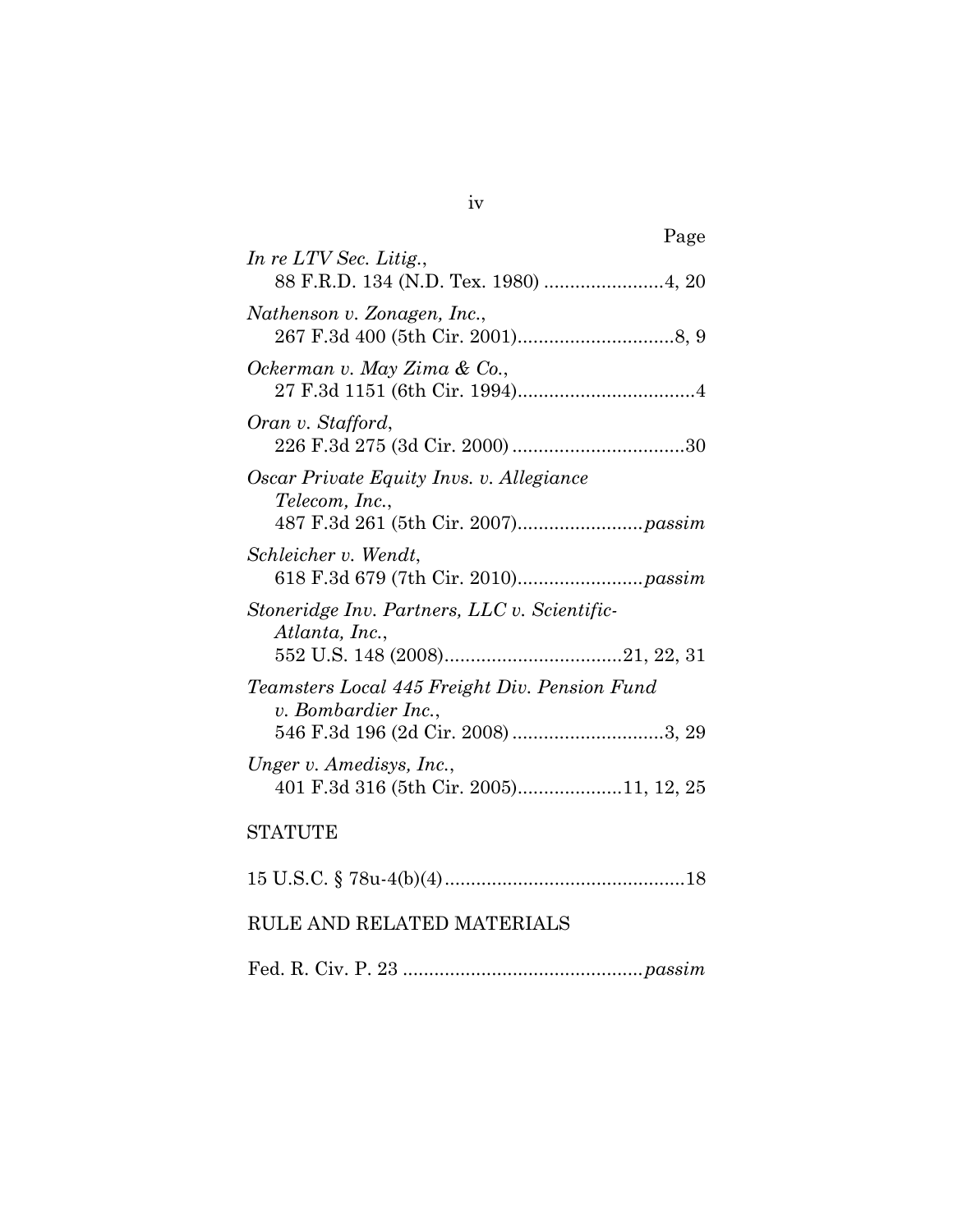Page

| Advisory Comm. notes on Fed. R. Civ. P. |  |
|-----------------------------------------|--|
| 23 (2003 amends.), 28 U.S.C. App.       |  |
|                                         |  |

## MISCELLANEOUS

| Daniel R. Fischel, Use of Modern Finance     |
|----------------------------------------------|
| <i>Theory in Securities Fraud Cases</i>      |
| <i>Involving Actively Traded Securities,</i> |
|                                              |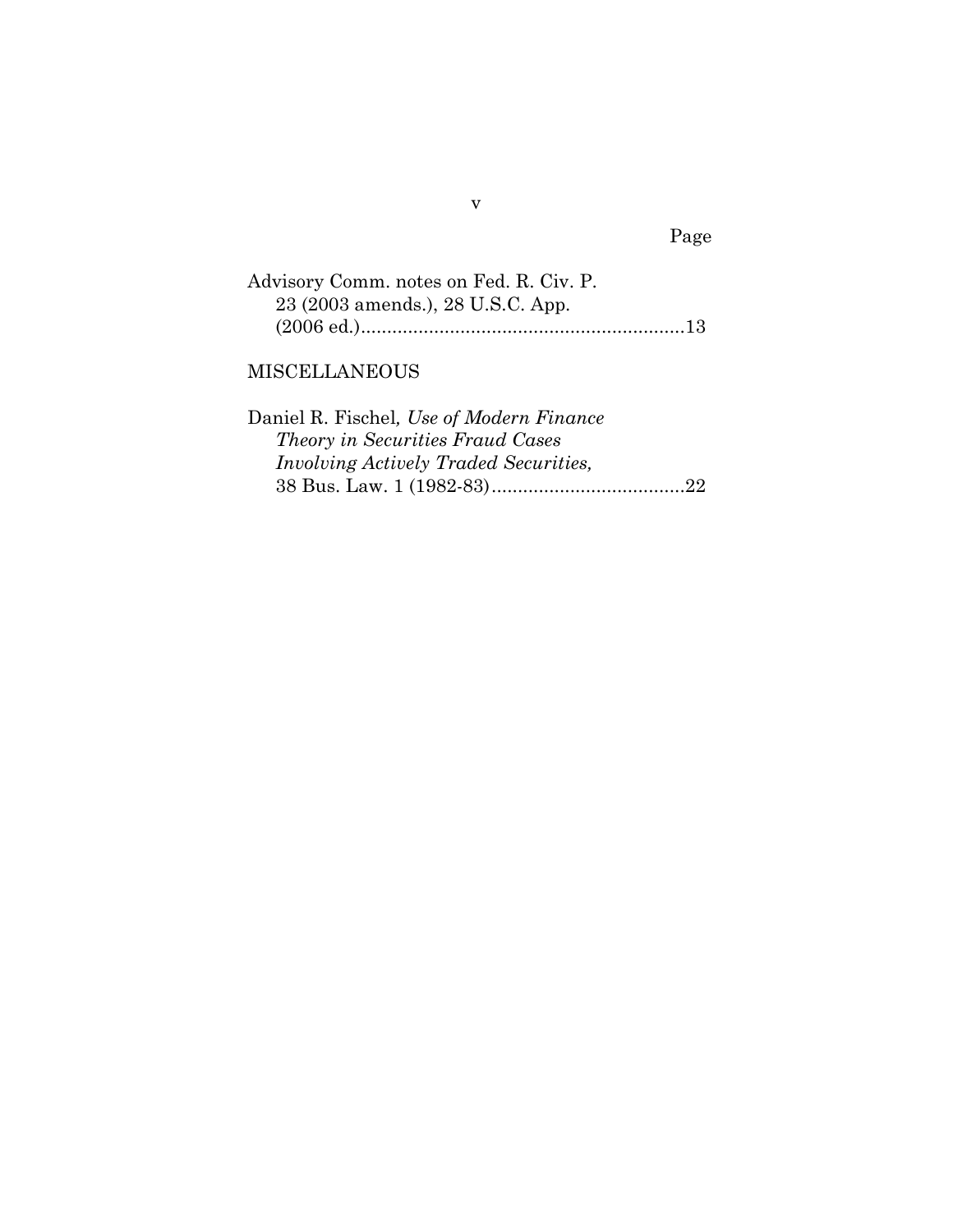#### **INTEREST OF** *AMICUS CURIAE***[1](#page-6-0)**

*Amicus curiae* DRI—the Voice of the Defense Bar is an international organization that includes more than 23,000 attorneys involved in the defense of civil litigation. DRI is committed to enhancing the skills, effectiveness, and professionalism of defense attorneys. Because of this commitment, DRI seeks to address issues germane to defense attorneys, to promote the role of the defense lawyer, to improve the civil justice system, and to preserve the civil jury system. DRI has long been a voice in the ongoing effort to make the civil justice system more fair, efficient, and — where national issues are involved — consistent.

 To promote these objectives, DRI participates as *amicus curiae* in cases raising issues of importance to its members, their clients, and the judicial system. This is just such a case, because DRI members are frequently involved as counsel in securities-fraud litigation.

 In *Oscar Private Equity Investments v. Allegiance Telecom, Inc.*, 487 F.3d 261 (5th Cir. 2007), the Fifth Circuit properly applied the efficient-capital-markets hypothesis to hold that securities-fraud plaintiffs

<span id="page-6-0"></span> <sup>1</sup> Pursuant to Supreme Court Rule 37.6, *amicus curiae*  states that no counsel for any party authored this brief in whole or in part and that no entity or person, aside from *amicus curiae*, its members, and its counsel made any monetary contribution towards the preparation and submission of this brief. Pursuant to Supreme Court Rule 37.3(a), *amicus curiae* certifies that counsel of record for both parties have filed letters with the Clerk giving blanket consent to the filing of *amicus* briefs.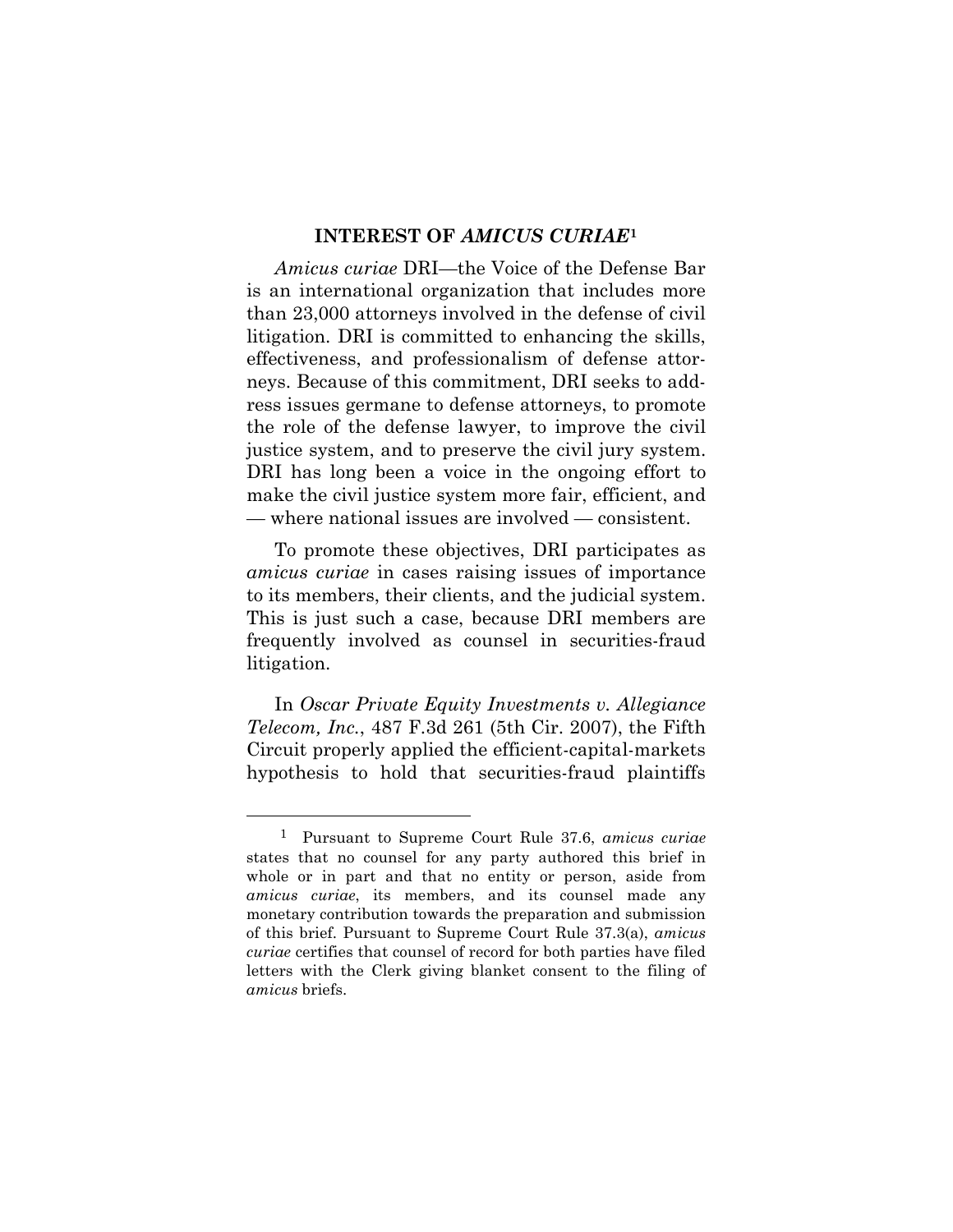seeking class certification based on *Basic*'s presumption of reliance must show that the alleged misrepresentation actually affected the market price of the stock. In contrast, Petitioner's proposed rule would permit class certification even in the face of evidence that the alleged misrepresentation did *not* affect the stock price. The Court should affirm the decision below.

#### **INTRODUCTION AND SUMMARY**

 Under a traditional Rule 23 analysis, securitiesfraud suits would not be subject to class certification because individual issues of reliance would predominate over common issues. But this Court in *Basic, Inc. v. Levinson*, 485 U.S. 224 (1988), approved the use of a rebuttable presumption of reliance to make class certification possible. Many of Petitioner's (and the supporting *amici*'s) arguments misapprehend the nature of that rebuttable presumption, which is a presumption of reliance, not a presumption that the alleged misrepresentations affected the market. And the presumption of reliance is reasonable only if (1) the market is efficient and (2) the misrepresentation actually affected the market price. 485 U.S. at 247- 48. If the misrepresentation did not actually move the market, then there is no reasonable basis to presume reliance. *Basic* cannot be read to allow a presumption of reliance based solely on evidence of general market efficiency.

 Moreover, Petitioner (and its supporting *amici*) misunderstand the rule articulated in *Oscar* and applied in this case. The Fifth Circuit's rule is the logical result of the reasoning in *Basic* and a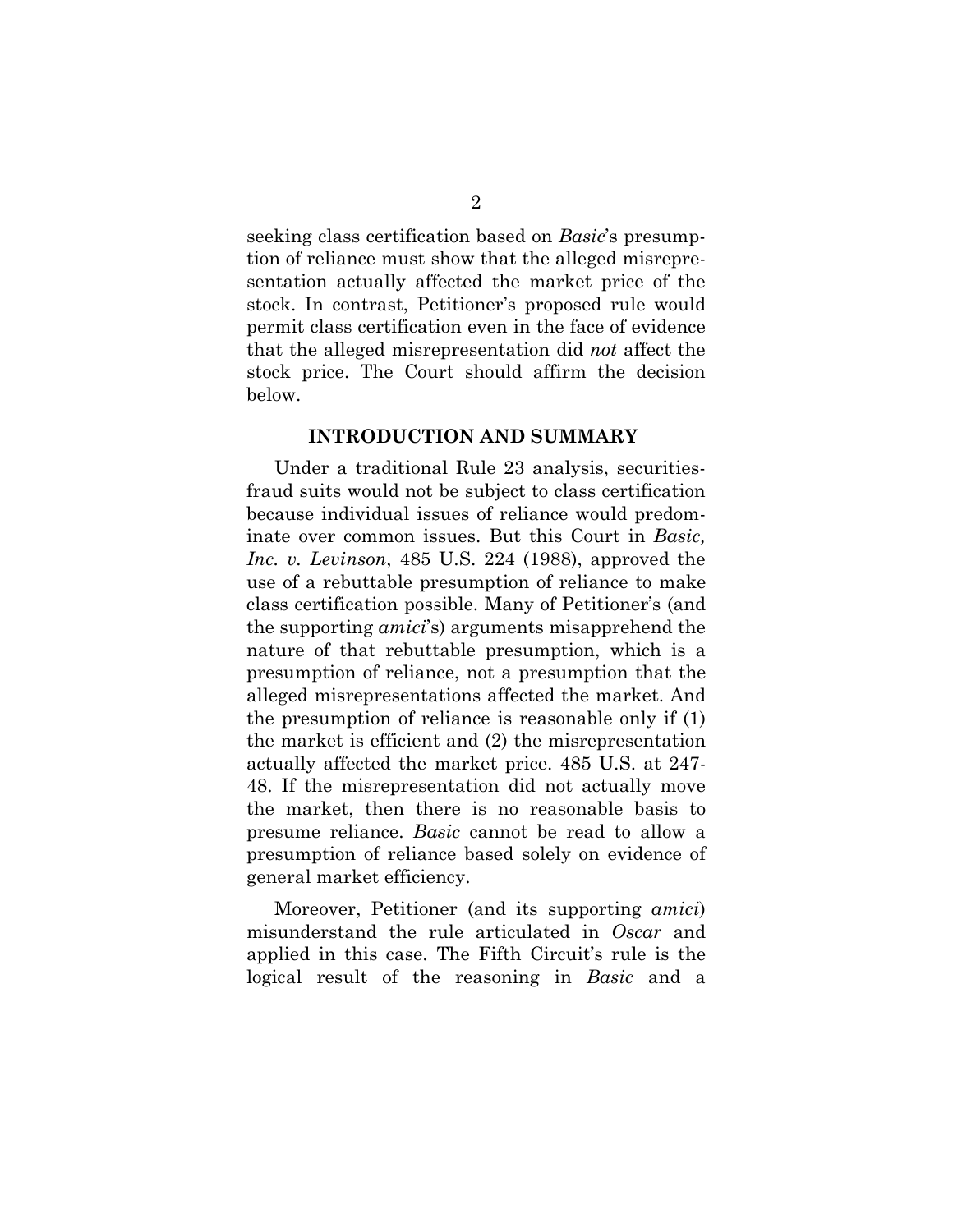straightforward application of Rule 23. If plaintiffs cannot present evidence that the alleged misrepresentation actually affected the stock price, then they cannot invoke *Basic*'s presumption of reliance. And if plaintiffs cannot invoke that presumption, then class-certification is not appropriate. Therefore, the correct standard is the one applied by the Fifth Circuit here and in *Oscar*, not the Seventh Circuit's standard in *Schleicher v. Wendt*, 618 F.3d 679 (7th Cir. 2010).

#### **ARGUMENT**

## **A. A showing of actual market movement is required to invoke** *Basic***'s rebuttable presumption of reliance in a defraudedbuyer case.**

The Court in *Basic* stated that reliance "provides the requisite causal connection between a defendant's misrepresentation and a plaintiff's injury" in securities-fraud cases. *Basic, Inc. v. Levinson*, 485 U.S. 224, 243 (1988). But if each member of a proposed class had to prove reliance, then individual issues would "overwhelm[]" common issues, and class certification would be improper. *Id.* To overcome this hurdle to class certification, securities-fraud plaintiffs generally try to invoke the rebuttable presumption of reliance based on the efficient-capitalmarkets hypothesis that the Court first approved in *Basic*. *Id.* at 250.[2](#page-8-0) In approving the use of the

<span id="page-8-0"></span> <sup>2</sup> The rebuttable presumption of reliance is sometimes referred to as the "fraud-on-the-market presumption." *E.g.*, *Teamsters Local 445 Freight Div. Pension Fund v. Bombardier Inc.*, 546 F.3d 196, 199-200 (2d Cir. 2008); *Binder v. Gillespie*,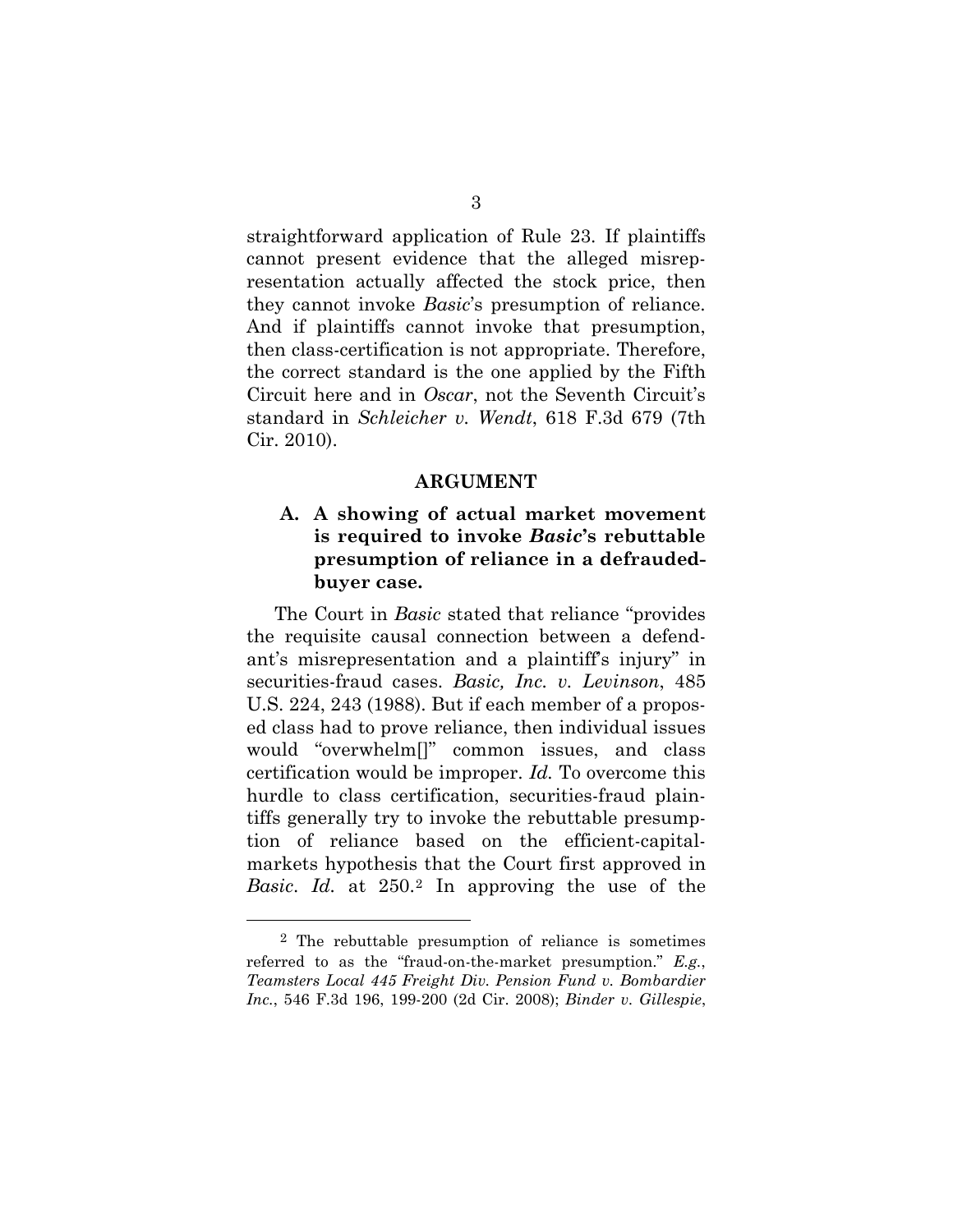rebuttable presumption, the Court relied on a description of the efficient-capital-markets hypothesis from an opinion that Judge Higginbotham authored as a district court judge. *Id.* at 244 (quoting *In re LTV Sec. Litig.*, 88 F.R.D. 134, 143 (N.D. Tex. 1980) (Higginbotham, J.)).

 The efficient-capital-markets hypothesis postulates that, in an efficient market, the price of a security will reflect all material, publicly available information. *Basic*, 485 U.S. at 241-42. The hypothesis can therefore support a rebuttable presumption that market participants relied on all material, publicly available information, including the alleged misrepresentations. *Id.* In essence, *Basic*'s rebuttable presumption of reliance is an accommodation that allows securities-fraud plaintiffs to obtain class certification where it would otherwise be impossible.

 The Court in *Basic* recognized that the presumption of reliance could be rebutted by "*any showing* that severs the link between the alleged misrepresentation and either the price received (or paid) by the plaintiff or his decision to trade at a fair market price." *Id.* at 248 (emphasis added). The Court cited several examples of evidence that would rebut the presumption, including evidence that the misrepre-

l

<sup>184</sup> F.3d 1059, 1064 (9th Cir. 1999); *Ockerman v. May Zima & Co.*, 27 F.3d 1151, 1158 (6th Cir. 1994); Petitioner's Br. at 23. But this phrase is a misnomer, because it suggests that the presumption at issue relates to the impact of the alleged misrepresentations on the market. A better short-hand reference is "presumption of reliance" because it more accurately describes what has to be presumed in order to make the requisite causal connection.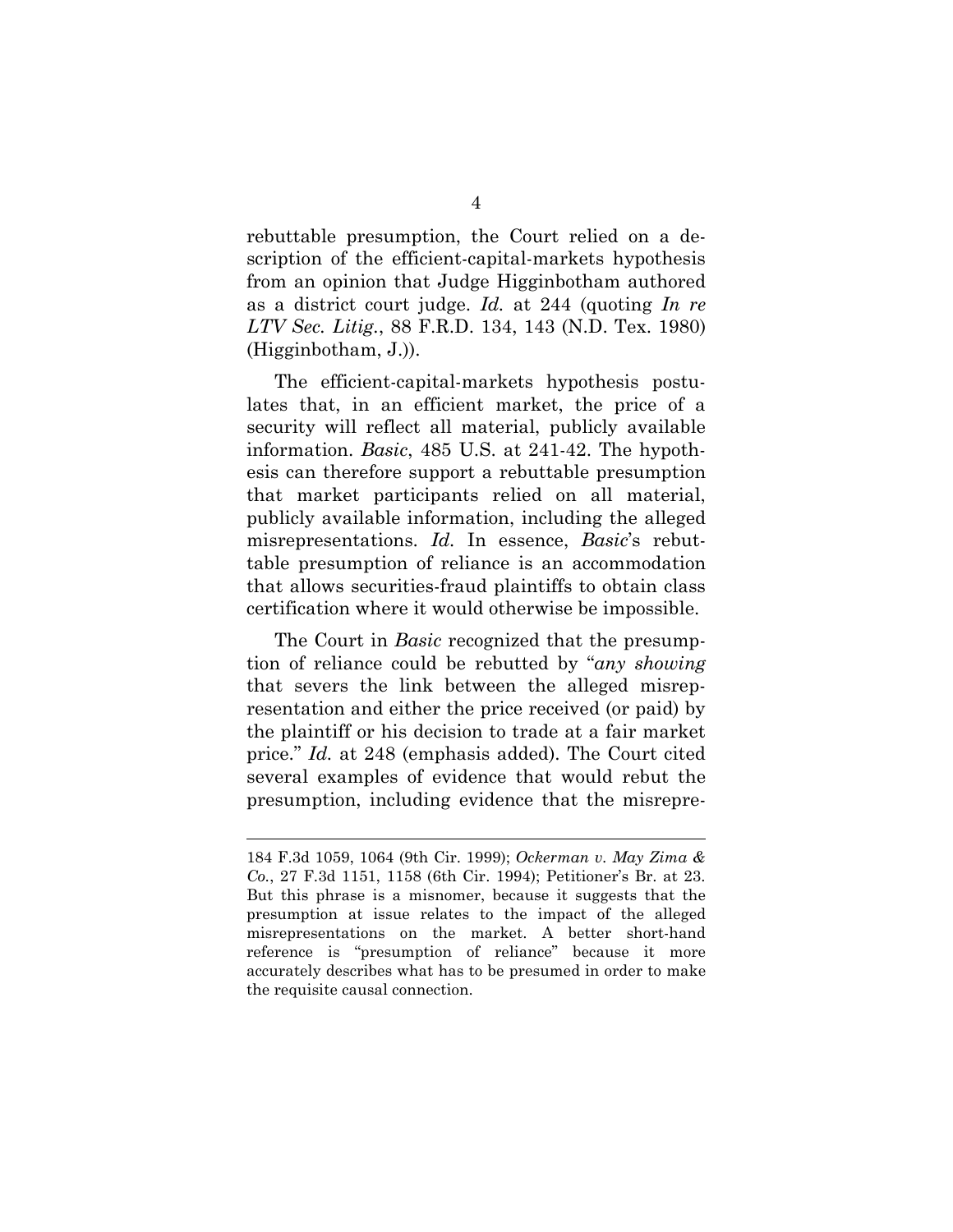sentation did not affect the market price, evidence that the truth entered the market and dissipated the effect of the misrepresentation, and evidence that plaintiffs acted without relying on the integrity of the market. *Id.* at 248-49.

 The plaintiffs in *Basic* were allegedly defrauded sellers of stock. *Id.* at 227-28. Since the market was efficient, under the efficient-capital-markets hypothesis, it could be presumed that the proposed class members sold their shares at a price that was based at least in part on the denials that merger discussions were taking place. *Id.* at 247. This presumption provided the causal link between the alleged misrepresentations and the plaintiffs' injuries. As articulated by the Court's earlier decision in *Affiliated Ute Citizens v. United States*, an allegedly defrauded seller's injury is the difference between the price received and the "fair value of what … would have been received had there been no fraudulent conduct …." 406 U.S. 128, 155 (1972). Therefore, the presumption that the plaintiffs sold their stock based on the defendants' misrepresentations links those misrepresentations to the injury. And the presumption could be rebutted by any showing that severed the link between the misrepresentation and that injury.

 Here, and in *Oscar*, the plaintiffs were allegedly defrauded buyers, not sellers. *Archdiocese of Milwaukee Supporting Fund, Inc. v. Halliburton Co.*, 597 F.3d 330, 334 (5th Cir. 2010); *Oscar Private Equity Invs. v. Allegiance Telecom, Inc.*, 487 F.3d 261, 263 (5th Cir. 2007). Under the Private Securities Litigation Reform Act (PSLRA) and *Dura Pharmaceuticals, Inc. v. Broudo*, 544 U.S. 336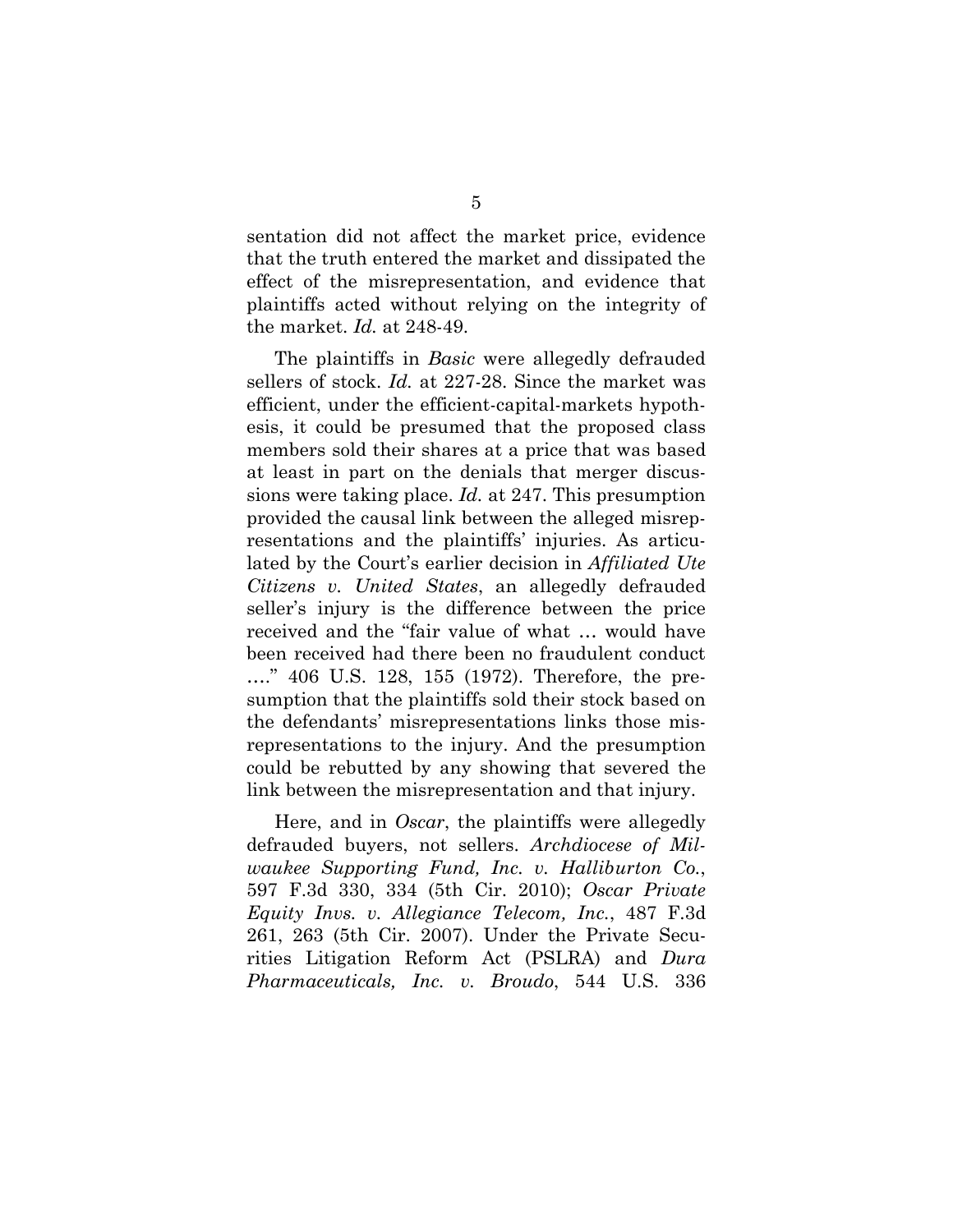(2005), an allegedly defrauded buyer's injury is different than an allegedly defrauded seller's. Merely purchasing the stock at an inflated price is not sufficient to show injury. In cases involving allegedly defrauded buyers, there is a separation between the time the investor acts and the time the relevant economic loss is measured. While the Court did not purport to comprehensively address proximate cause or loss causation in *Dura*, the Court specifically held that an "'artificially inflated purchase price' is not itself a relevant economic loss." 544 U.S. at 346. The rationale for the Court's ruling was that at best "the higher purchase price will *sometimes* play a role in bringing about a future loss." *Id.* at 343. Instead, the relevant economic loss cannot be measured until at least after the "truth" is revealed to the market. *Id.*

 In other words, in cases involving allegedly defrauded buyers, the presumption of reliance is that the class members purchased stock in reliance on the integrity of the market, but the market price was inflated by the misstatements. To complete the required causal connection between the alleged misstatements and the plaintiffs' injuries, the class members must have then continued to rely on the integrity of the market while holding the stock. They then suffer a loss when the truth enters the market and the market price declines.

 Therefore, in cases of allegedly defrauded buyers, the required causal connection between the misrepresentation and a plaintiff's injury must extend beyond a plaintiff's decision to purchase the stock. It must also encompass the plaintiff's participation in the market through the time that the plaintiff suf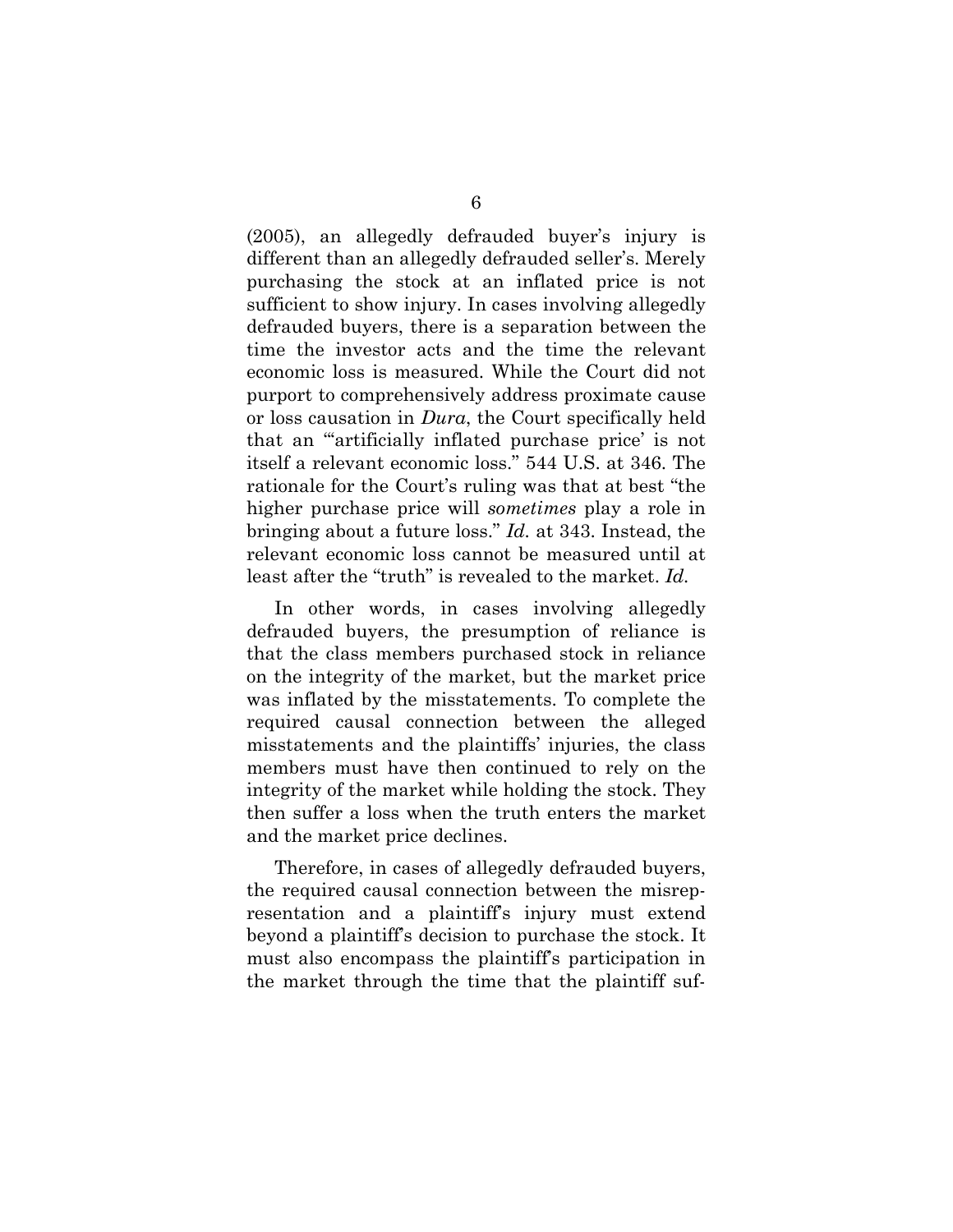fers an economic loss as defined in *Dura*. As a result, the efficient-market hypothesis can support the presumption of reliance only if: (1) the market is continuously efficient from the time of the purchase at the inflated price until the relevant economic loss is sustained; and (2) there is a market loss at the time the truth is revealed.

 The first point is obvious. Normally in an efficient market, there will be both a statistically significant stock price increase in response to a material misstatement and a statistically significant stock price decrease when the market learns the truth. For the requisite causal connection to exist, the misstatement must continue to affect the efficient market's price for the stock until the sale or other disposition occurs and the plaintiff sustains an economic loss.

 The second point is less obvious. In an efficient market, proof that revelation of the truth actually caused a stock price decrease establishes that the prior misstatement still is material and has caused a market loss. But it also establishes (or confirms) that the misstatement artificially inflated (or propped up) the stock price in the first place. If, however, there is no adverse market reaction to the revelation of the truth, then the causal connection has been broken, because there is no basis to presume that the misstatement caused any actual economic loss to the proposed class members. Under those circumstances, applying the presumption would directly contradict the efficient-capital-markets hypothesis on which it is based.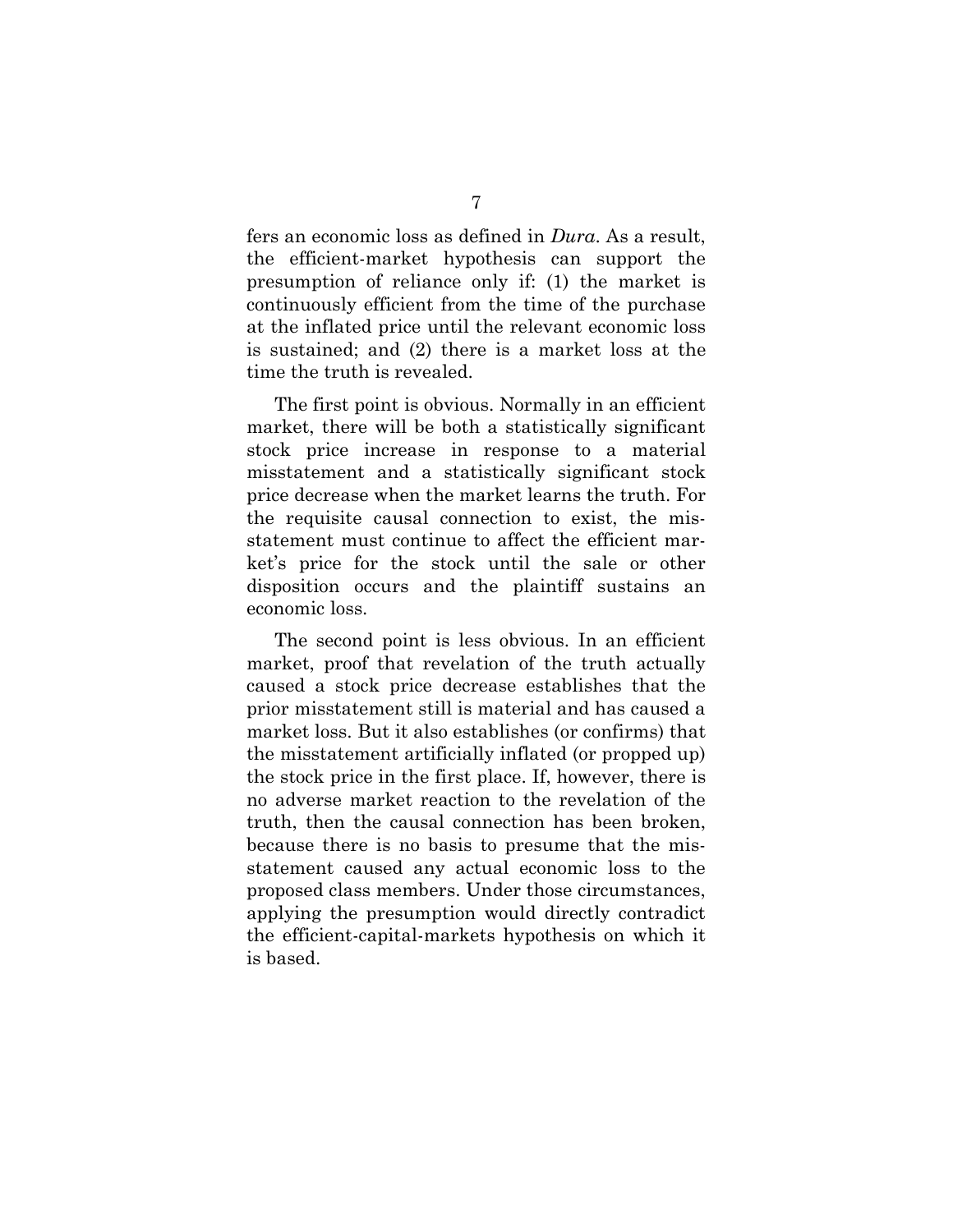## **B. The Fifth Circuit cases applying the presumption of reliance are consistent with** *Basic***, the PSLRA, and** *Dura***.**

**1. In** *Nathenson***, the Fifth Circuit correctly held that the presumption of reliance is not applicable unless the alleged misrepresentations actually affected the stock price.** 

In *Nathenson v. Zonagen, Inc.*, a case involving allegedly defrauded buyers that predates *Dura*, the Fifth Circuit addressed the need to show that the alleged misrepresentation affected the market price. 267 F.3d 400 (5th Cir. 2001). There, the defendants asserted that the presumption of reliance based on the efficient-capital-markets hypothesis was improper because the alleged misrepresentations did not cause the stock price to increase. *Id.* at 413. The district court agreed, reasoning that because the alleged misrepresentations did not impact the stock price, they were immaterial and plaintiffs did not rely on them. *Id.* at 414. This reasoning was based, in part, on the Third Circuit's opinion in *In re Burlington Coat Factory Securities Litigation*, 114 F.3d 1410 (3d Cir. 1997) (Alito, J.).

 The Fifth Circuit generally agreed with the Third Circuit's reasoning about the importance of impact on the stock price. 267 F.3d at 414-15. But the Fifth Circuit concluded that the reasoning applied more appropriately to reliance than to materiality. *Id.* at 415. The Fifth Circuit reasoned that "[i]f the market price was not actually affected by the statement, reliance on the market price does not *of itself* become reliance on the statement." *Id.* at 419 (emphasis in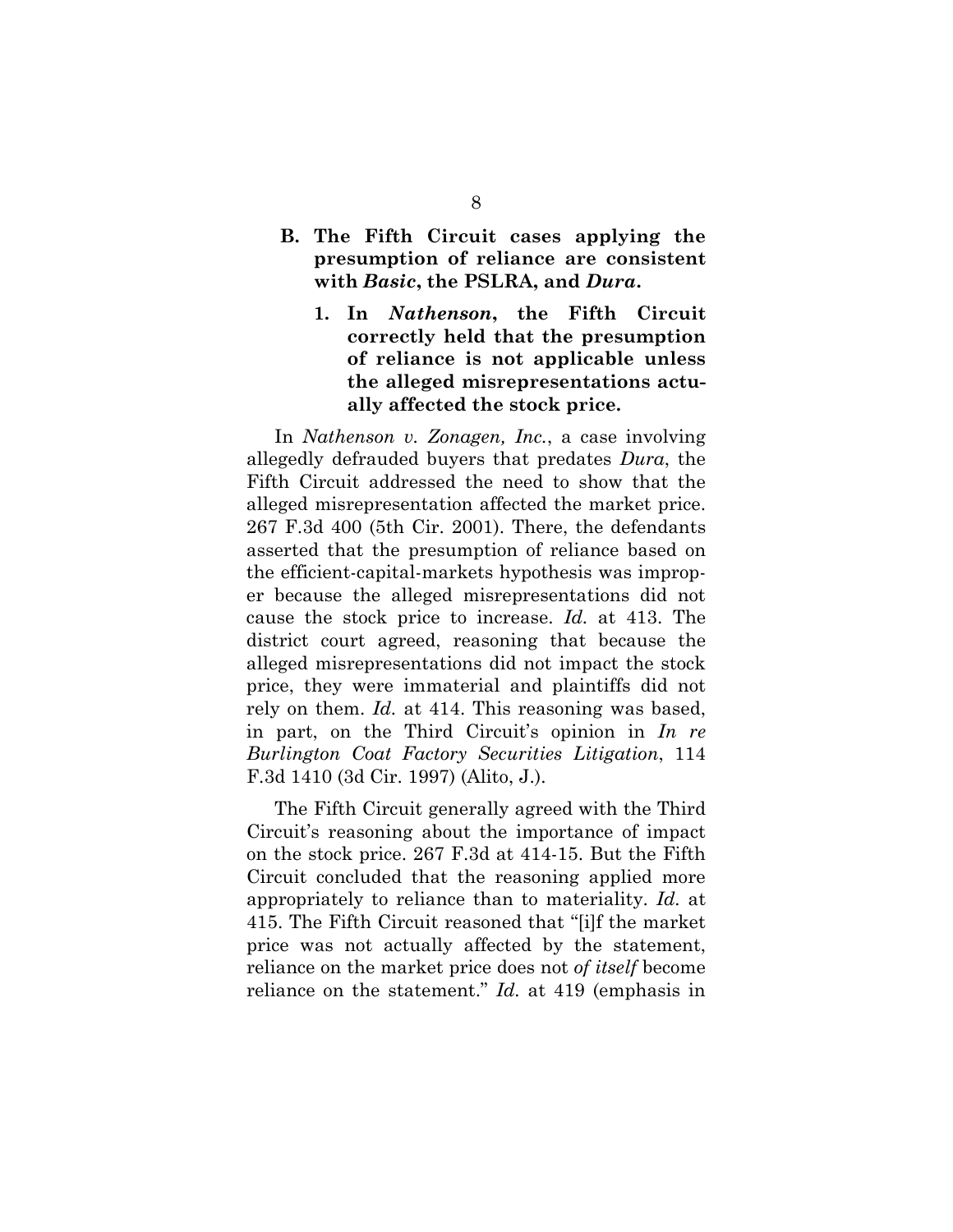original). Therefore, if "the information in question did not affect the price of the stock then the district court may properly deny fraud-on-the-market based recovery." *Id.* at 415.

 Significantly, the Fifth Circuit further recognized that a fraudulent misstatement might not always cause an increase in the stock price:

For example, if the market believes the company will earn \$1.00 per share and this belief is reflected in the share price, then the share price may well not change when the company reports that it has indeed earned \$1.00 per share even though the report is false in that the company has actually lost money (presumably, when that loss is disclosed the share price will fall).

*Id.* at 419. Because there were no such allegations in *Nathenson*, the Fifth Circuit did not explore the issue further. *Id.* ("[N]o such special circumstance is alleged or even hinted at here.").

> **2. In** *Greenberg***, the Fifth Circuit explained how a securities-fraud plaintiff can invoke the presumption by showing that the efficient market reacted when the truth became public.**

Three years later, the Fifth Circuit did address the "special circumstance" identified in *Nathenson*. Seeking to apply the presumption of reliance, the plaintiffs in *Greenberg v. Crossroads Systems, Inc.* attempted to show that the alleged misrepresentations fraudulently inflated the stock price by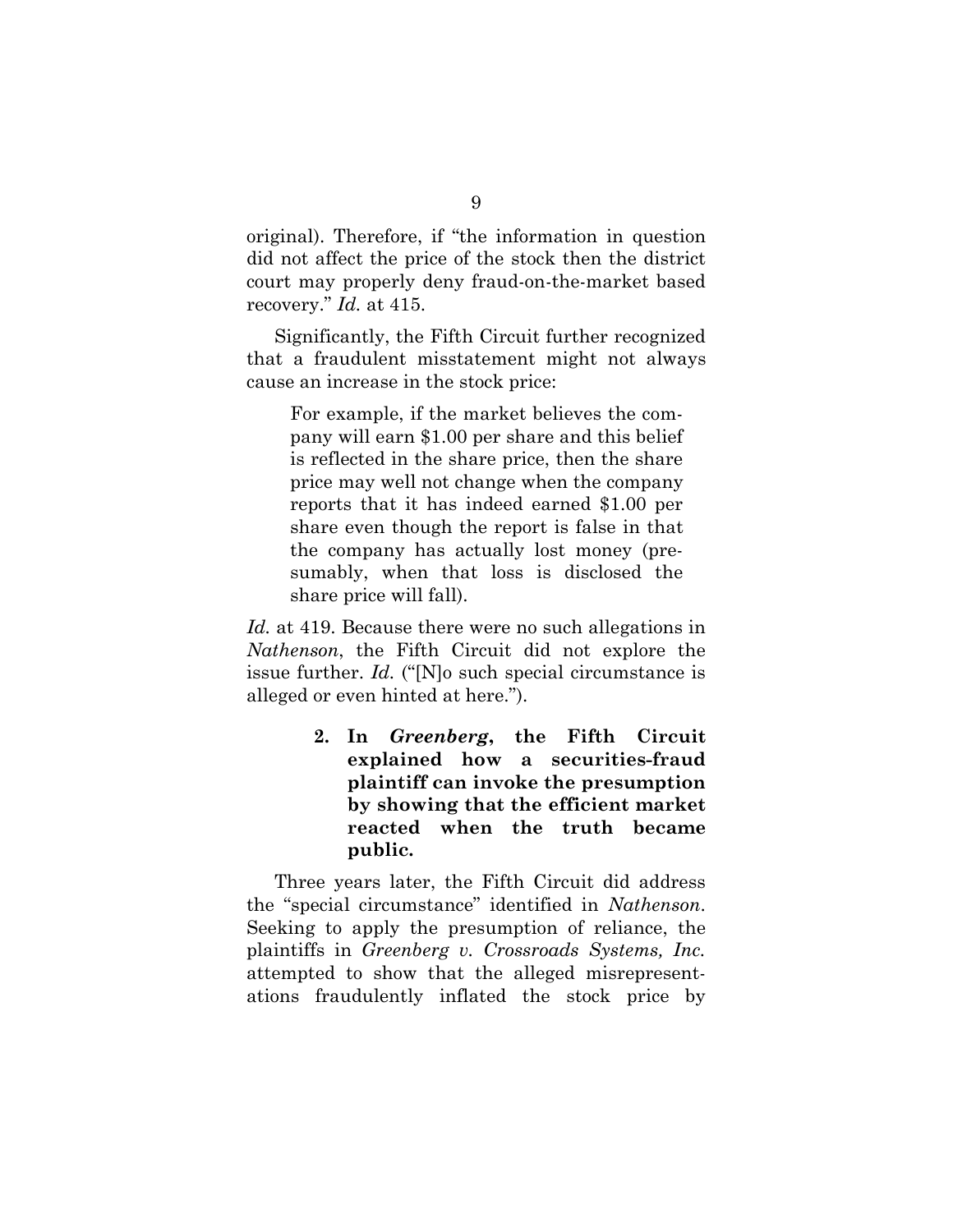relying on a decrease in the stock price when the alleged truth was revealed. 364 F.3d 657, 660 (5th Cir. 2004). The Fifth Circuit observed that impact on stock price "ordinarily" has been shown by an increase in price after the misrepresentation was made. *Id.* at 665. The court also observed that impact also can be shown inferentially by a decrease in the stock price when the alleged truth was revealed. *Id.* But the inference of impact does not attach to all negative information.

 Instead, such an inference is warranted only where the misrepresentation "was related to the statement causing the decrease." *Id.* Otherwise, "the invocation of the presumption of reliance would be based solely on speculation." *Id.* In sum, the court held that

in order to show that a stock's price was actually affected through evidence of a significant price decrease following the revelation of the alleged "truth" of earlier false statements, plaintiffs must demonstrate: (1) that the negative "truthful" information causing the decrease in price is related to an allegedly false, non-confirmatory positive statement made earlier and (2) that it is more probable than not that it was this negative statement, and not other unrelated negative statements, that caused a significant amount of the decline.

#### *Id.* at 666.

This reasoning is consistent with the efficientmarket hypothesis and with *Basic*'s recognition that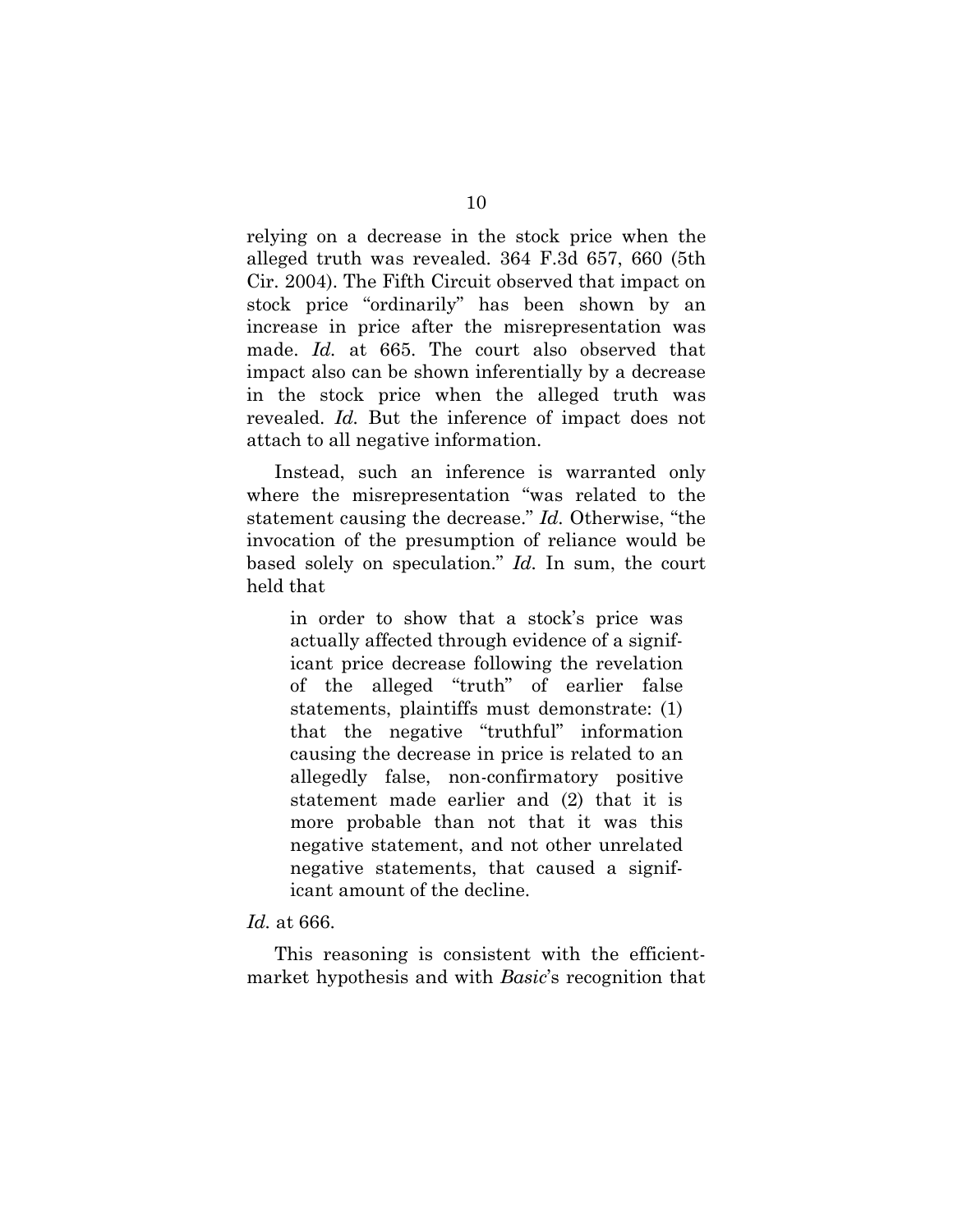the fraud-on-the-market theory can apply only when the alleged misrepresentation affected the stock price. When plaintiffs choose to rely on inference rather than on direct evidence of such impact, the inference should be reasonable. And if the negative information is not related to the alleged prior misrepresentation, then there can be no reasonable inference that the misrepresentation affected the stock price.

## **3. In** *Unger***, the Fifth Circuit held that securities-fraud plaintiffs seeking class certification must produce evidence of their entitlement to the presumption of reliance.**

One year after *Greenberg*, the Fifth Circuit addressed the evidentiary burden on plaintiffs seeking class certification. *Unger v. Amedisys, Inc.*, 401 F.3d 316, 321 (5th Cir. 2005). The court first noted this Court's direction that "[c]lass certification hearings should not be mini-trials on the merits of the class or individual claims." *Id.* at 321 (citing *Eisen v. Carlisle & Jacquelin*, 417 U.S. 156, 177-78 (1974)). But the Fifth Circuit also observed that "[t]he plain text of Rule 23 requires the court to 'find,' not merely assume, the facts favoring class certification." *Id.* (quoting Fed. R. Civ. P. 23(b)(3)). The court also collected cases from other circuits that applied "rigorous, though preliminary, standards of proof to the market efficiency determination." *Id.* at 322 (citing cases from the Third, Fourth, Seventh, and Ninth Circuits). Therefore, the court concluded that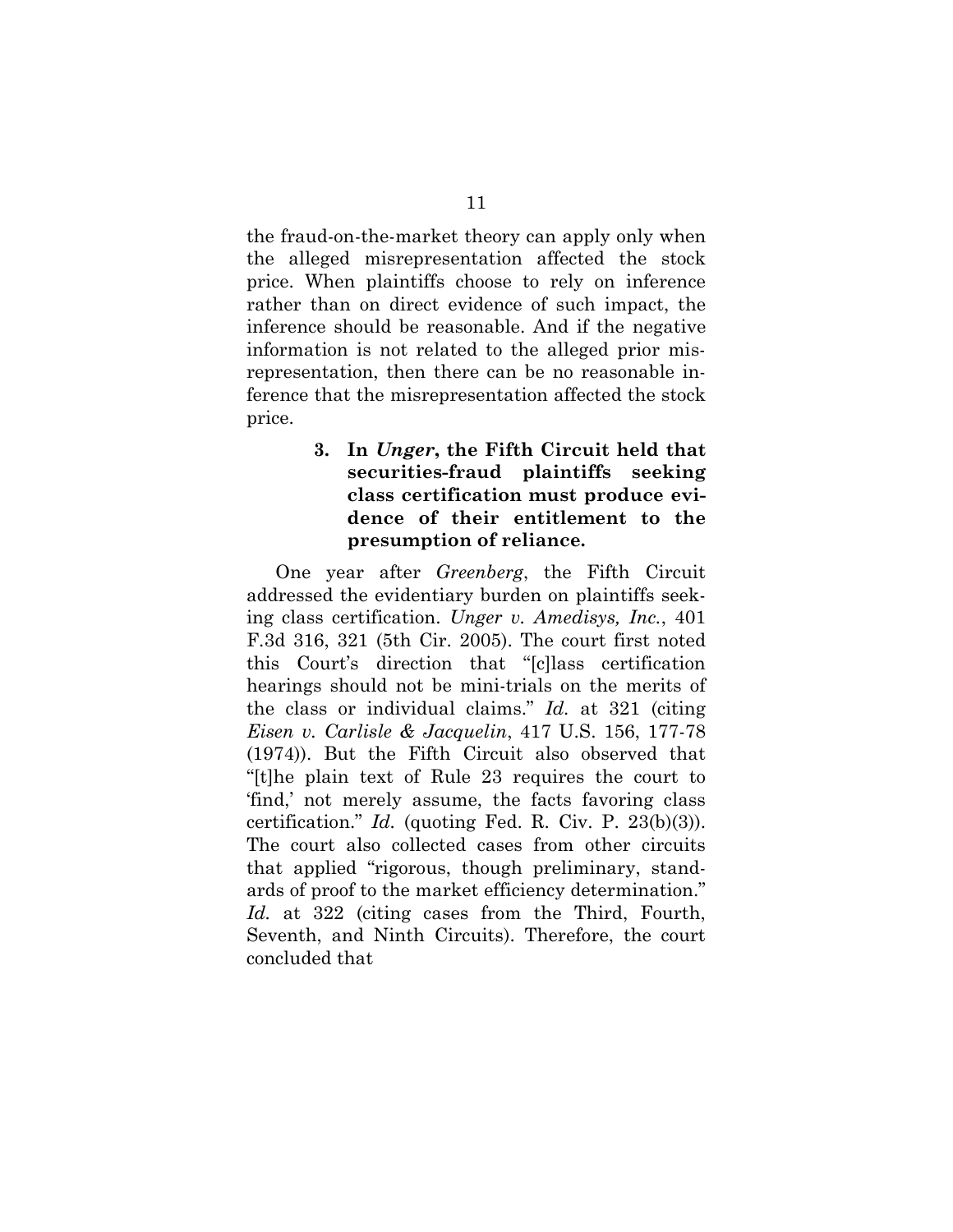When a court considers class certification based on the fraud on the market theory, it must engage in thorough analysis, weigh the relevant factors, require both parties to justify their allegations, and base its ruling on admissible evidence. Questions of market efficiency cannot be treated differently from other preliminary certification issues. Courts cannot make an informed decision based on bare allegations, one-sided affidavits, and unexplained Internet printouts.

*Id.* at 325.

**4. In** *Oscar***, the Fifth Circuit correctly applied** *Basic***,** *Nathenson, Greenberg***, and** *Unger* **to determine that proof of market effect is required at the class-certification stage to invoke the presumption of reliance.** 

 In *Oscar Private Equity Investments v. Allegiance Telecom, Inc.*, the Fifth Circuit considered the presumption of reliance in a class action involving allegedly defrauded buyers in an opinion by Judge Higginbotham. 487 F.3d 261 (5th Cir. 2007) (Higginbotham, J.). At the class-certification hearing, the plaintiffs made no attempt to establish a connection between the alleged misrepresentations and their injury. *Id.* at 271. Instead, they argued that the defendants had no right to contest the applicability of the rebuttable presumption of reliance at the class certification stage. *Id.* at 269. The district court agreed, and certified the proposed class. *Id.* at 262.

The Fifth Circuit granted permission to appeal,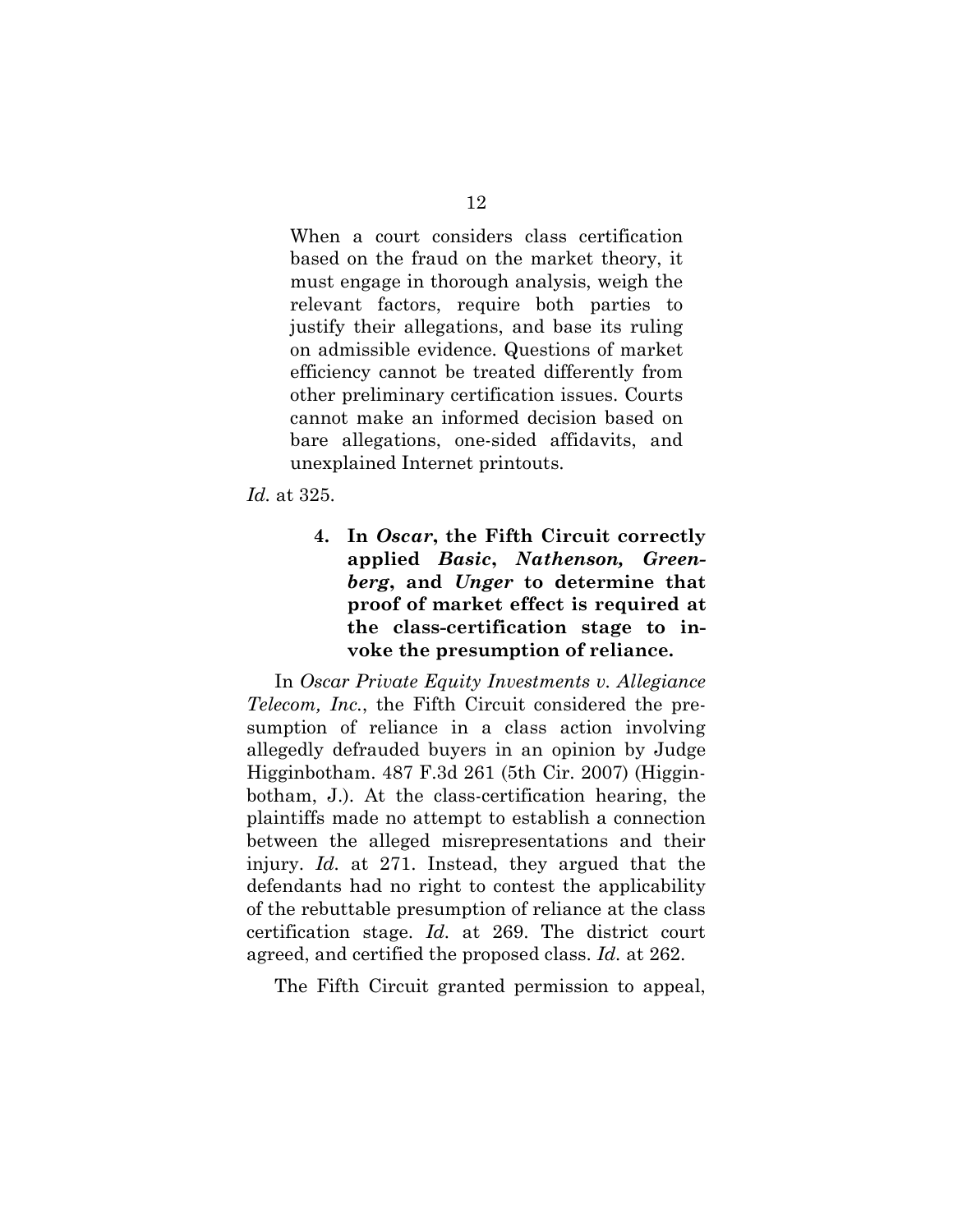and rejected that argument. *Id.* at 266. The court first noted that subtle changes to Rule 23 recognized the importance of a rigorous analysis of the requirements for class certification. *Id.* at 267. Indeed, as the court observed, the notes to the 2003 amendments advise that "[a] court that is not satisfied that the requirements of Rule 23 have been met should refuse certification until they have been met." *Id.* (citing Fed. R. Civ. P. 23 Advisory Committee Notes to the 2003 Amendments). The court also noted that the adoption of the PSLRA was a "less-subtle" recognition by Congress that "a district court's certification order often bestows upon plaintiffs extraordinary leverage, and its bite should dictate the process that precedes it." *Id.*

 Following the principles embodied in the amendments to Rule 23 and the PSLRA, the Fifth Circuit concluded that application of the efficient-capitalmarkets hypothesis *must* be addressed at the classcertification stage. *Id.* at 268. The court also concluded that because the district court has to "find" facts to support class certification, plaintiffs must prove the facts supporting entitlement to the presumption of reliance by a preponderance of the evidence. *Id.*

 The Fifth Circuit then applied *Greenberg*'s holding that the presumption of reliance can be invoked only with proof of market impact. *Id.* at 266. And a decrease in stock price following the release of the negative news can show market impact only if the negative news is related to the prior alleged misrepresentation. Otherwise, under the efficientcapital-markets hypothesis, there is no basis to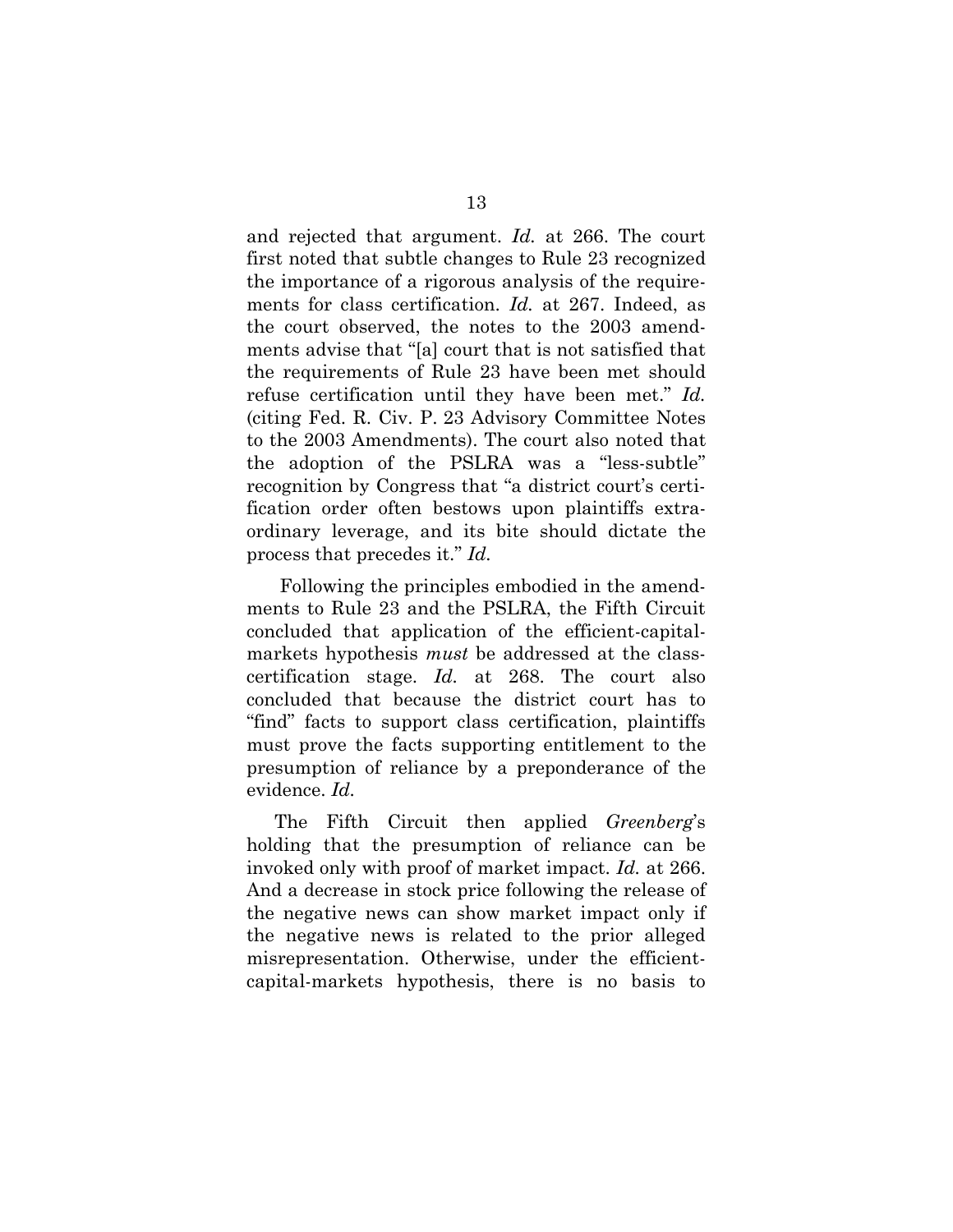presume that the misstatement affected the stock price.[3](#page-19-0)

 Applying *Unger*, the Fifth Circuit also held that the plaintiffs had a burden to establish their entitlement to the rebuttable presumption of reliance. *Id.* at 268-69. The court found that the class proponent had the burden to show market effect under *Greenberg*. *Id.* at 265. The court, however, acknowledged that often the class opponent affirmatively seeks to sever a link in the causal chain by pointing out a lack of price movement in response to a misrepresentation or by producing evidence that the alleged "corrective" disclosure was one of multiple pieces of negative news. *Id.* In either case, the presumption is rebutted "on arrival." *Id*.

 The court also observed that because of the nature of the evidence related to this issue, the placement of the burden of proof makes little practical difference. *Id.* Because the focus of the inquiry is the market's reaction to information, the evidence needed for the inquiry is all publicly available. *Id.* at 271. Econometric analysis, such as

<span id="page-19-0"></span> <sup>3</sup> *Dura* recognized that, in a defrauded-buyer case, injury cannot be proven by evidence of price inflation alone. *Dura Pharms., Inc. v. Broudo*, 544 U.S. 336, 346 (2005). Although *Oscar* did not address this issue, it could be argued that evidence of price inflation alone is similarly insufficient to support a presumption of reliance. If, as the Court observed in *Basic*, reliance provides the causal link between the misrepresentation and the plaintiff's injury, then only evidence of a decrease when the "truth" is revealed can support a presumption of that link consistent with the efficient-market hypothesis.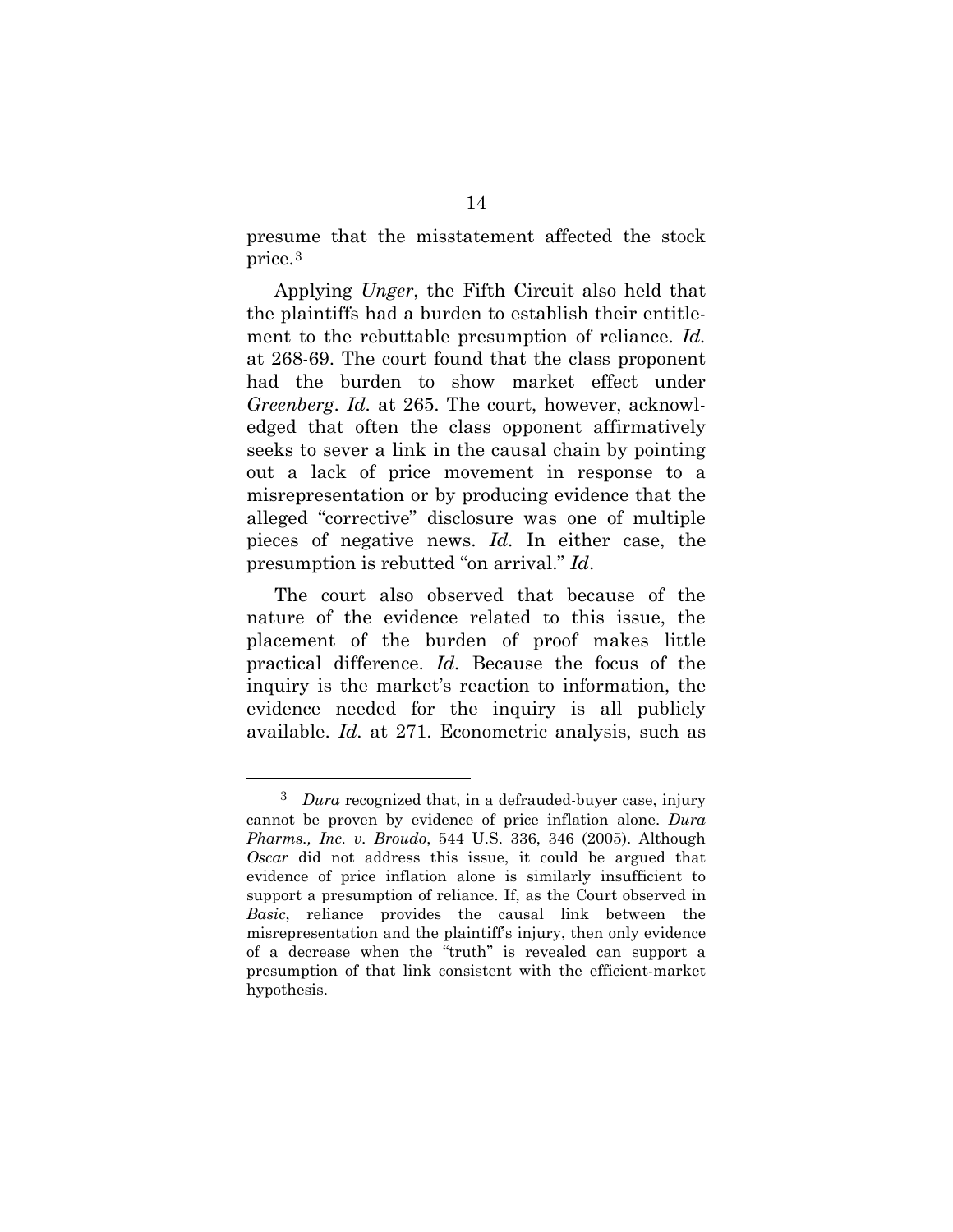an event study, can isolate the factors affecting the stock price. *Id.* Frequently, defendants point to an event study as evidence to sever the link between the alleged misrepresentation and the stock price. *Id.* at 265 n.22. And in response, plaintiffs then point to their own event study to refute the defendants' contentions. *Id*.

 At that point, the trial court will have to decide which expert to believe, and the placement of the burden of proof makes little or no difference. If the defendant has an initial burden to rebut, then the court must decide whether to credit the defendant's expert over the plaintiff's expert. And if the plaintiff has a burden to prove market impact, then the court must decide whether to credit the plaintiff's expert over the defendant's expert. But in either case, the analysis is the same, and the placement of the burden is immaterial.

 Moreover, where, as here, the parties dispute whether the negative news is even related to the prior alleged misrepresentations, the burden of proof is even less important. The relatedness requirement is important because it is relatedness that allows the court to infer from the decrease in stock price that the alleged misrepresentation affected the stock price. *Greenberg v. Crossroads Sys., Inc.*, 364 F.3d 657, 663 (5th Cir. 2004). Where the parties dispute relatedness, the court simply needs to compare the negative news to the prior alleged misrepresentation and decide whether the negative news let the market know that the prior alleged misrepresentations were false. The burden of proof makes no difference in that determination.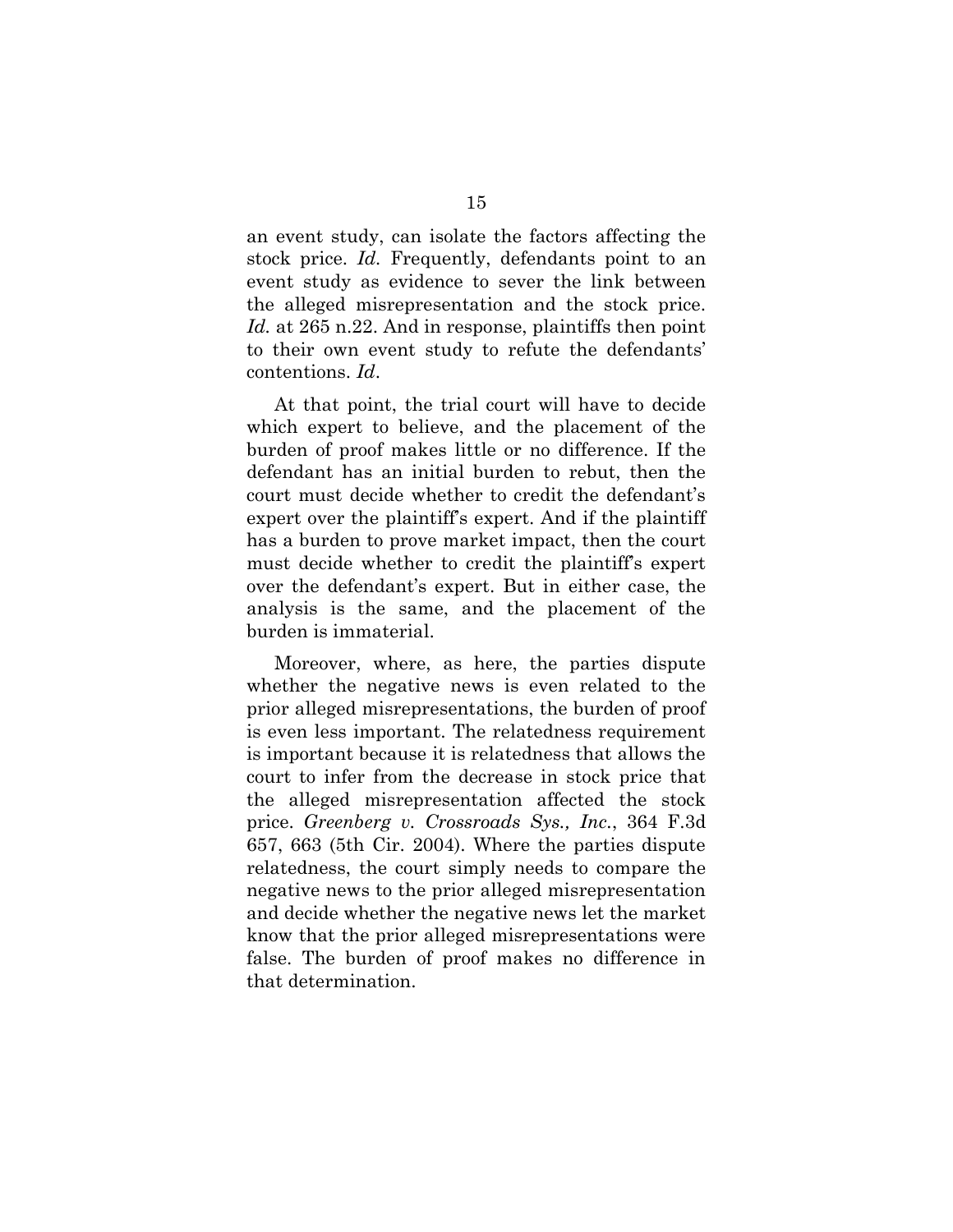The Fifth Circuit also observed that virtually no discovery is needed to produce evidence of actual market impact. The efficient-market hypothesis focuses on what information was made publicly available and how the market reacted to that information. Internal company documents are irrelevant to this determination unless they were made public. *E.g.*, *Alaska Elec. Pension Fund v. Flowserve Corp.*, 572 F.3d 221, 230 (5th Cir. 2009) ("[U]ndisclosed information cannot drive down the market price of a stock."). Therefore, because all of the relevant information must be public, discovery is not necessary.

#### **5. Summary**

*Oscar* is the unremarkable logical result of the Fifth Circuit's application of the efficient-capitalmarkets hypothesis to a case involving allegedly defrauded buyers. In *Nathenson*, the Fifth Circuit observed that a decrease in stock price when the "truth" is revealed also could prove market impact. In *Greenberg*, the court recognized that the presumption of reliance can be reasonable only if corrective information that causes the subsequent price decline actually relates back to the prior misrepresentation. In *Unger*, the court recognized that the presumption of reliance cannot be applied unless the plaintiffs produce admissible evidence to support it. And in *Oscar*, the court correctly recognized that proof of market impact is necessary at class-certification to invoke the presumption of reliance. Since entitlement to the presumption is an essential prerequisite under Rule 23, the Fifth Circuit properly requires plaintiffs to prove entitle-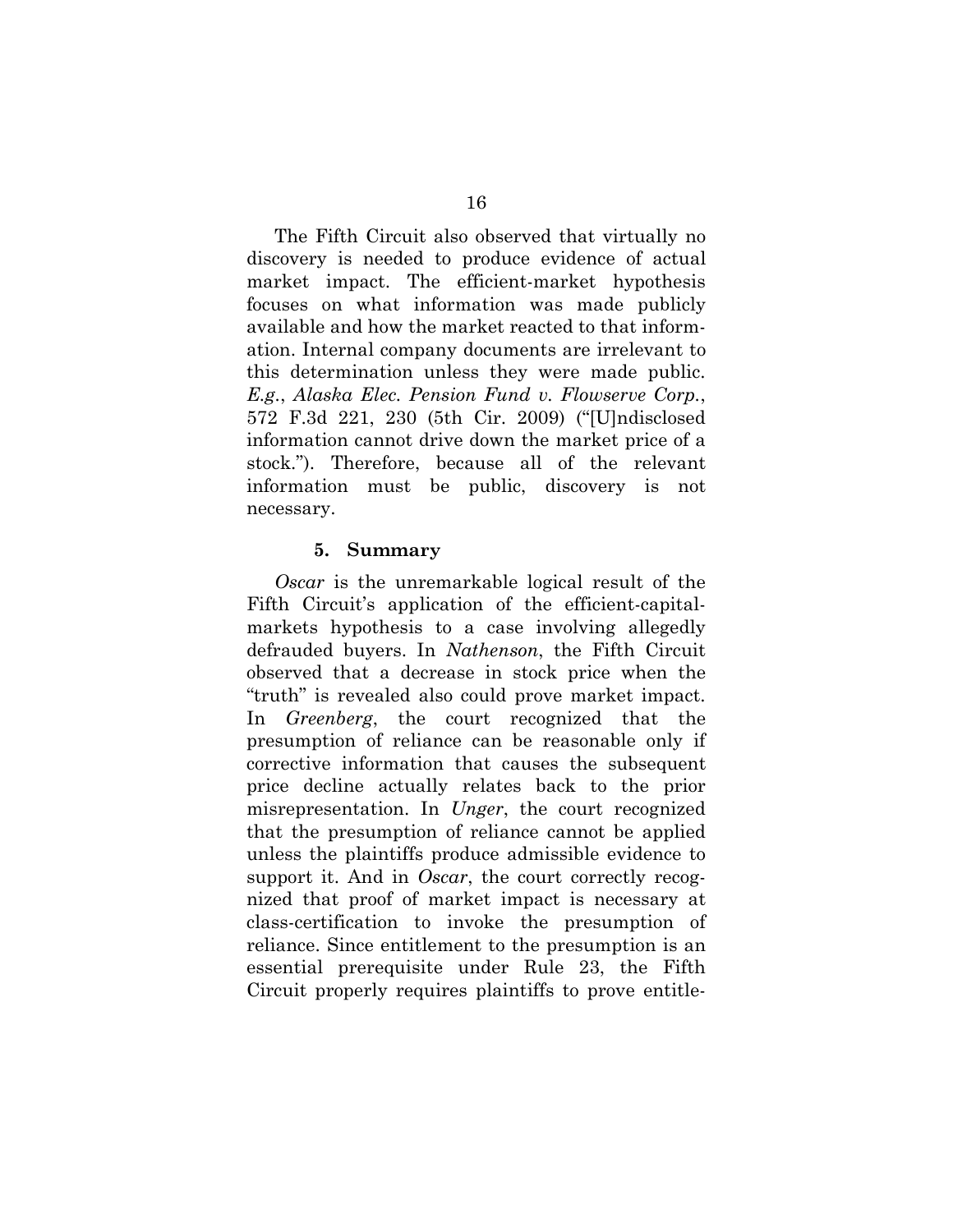ment by a preponderance of the evidence at the class-certification stage.

### **C. Petitioner's attacks on** *Oscar* **miss the mark.**

 When *Oscar* is considered in light of its jurisprudential underpinnings, Petitioner's arguments that *Oscar* was incorrectly decided cannot withstand scrutiny. As discussed more fully below, *Oscar* does not conflict with *Basic* or *Eisen*. Nor did the Fifth Circuit engage in improper judicial legislation. *Oscar*  is consistent with both the Court's jurisprudence and Congress's expressed intent regarding securitiesfraud suits.

## **1. Petitioner and the Petitioner's** *amici*  **misunderstand the term "loss causation" as used in** *Oscar.*

 As the Seventh Circuit has noted: "'Loss causation' is an exotic name – perhaps an unhappy one … for the standard rule of tort law that the plaintiff must allege and prove that, but-for the defendant's wrongdoing, the plaintiff would not have incurred the harm of which he complains." *Bastian v. Petren Res. Corp.*, 892 F.2d 680, 685 (7th Cir. 1990) (Posner, J.). In *Oscar*, the Fifth Circuit used "loss causation" as a short-hand phrase in a specific context — to describe its requirement that a class proponent seeking to invoke the presumption of reliance in a defrauded-buyer case must prove that the misstatement affected the market price. In *Oscar*, the plaintiffs had failed to offer any proof that any portion of the stock price decrease following the 4Q01 release would not have occurred but-for the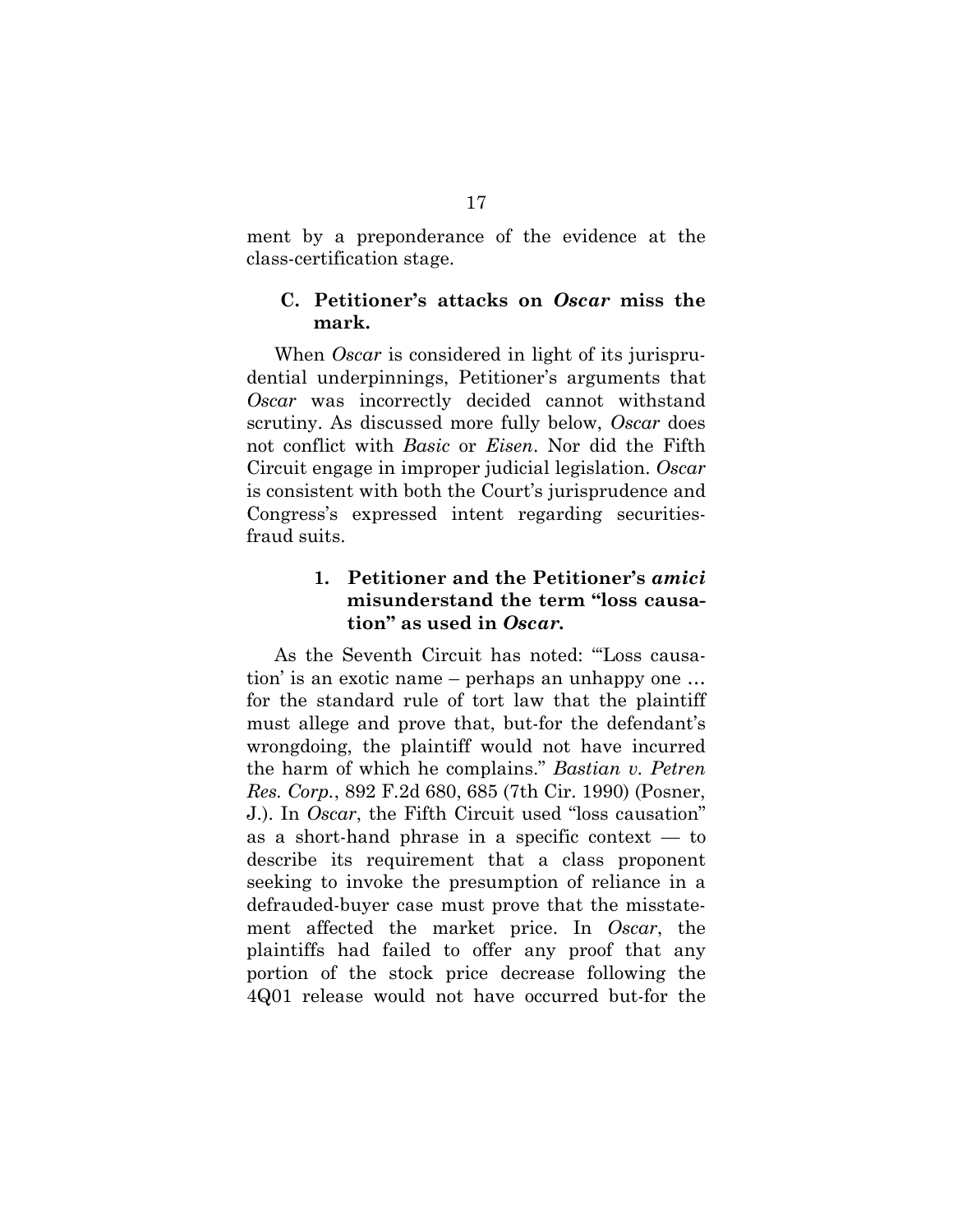prior positive regarding line count. 487 F.3d at 271. In using this phrase, the Fifth Circuit was not using "loss causation" in the same sense as the Court used the term in *Dura*.

 In *Dura*, "loss causation" clearly refers to the plaintiffs' obligation to prove that the misrepresentation ultimately caused an actual economic loss, not just a "paper loss" when the truth became known to the market. The specific issue there was whether an allegation that the price of the security was inflated on the date of purchase was sufficient to allege that the defendant's fraud caused an economic loss to the plaintiffs. 544 U.S. at 338. The Court noted that the PSLRA "expressly imposes on plaintiffs 'the burden of proving' that the defendant's misrepresentations 'caused the loss for which the plaintiff seeks to recover.'" *Id.* at 345-46 (quoting 15 U.S.C. § 78u-4(b)(4)). The Court also observed that courts refer to this requirement as "loss causation." *Id.* at 338.

 The Court concluded in *Dura* that "[n]ormally, in cases such as this one (*i.e.*, fraud-on-the-market cases), an inflated purchase price will not itself constitute or proximately cause the relevant economic loss." *Id.* at 342. Although an inflated purchase price may be a necessary condition of economic loss, it is not sufficient by itself. *Id.* at 343. Therefore, the Court required that plaintiffs plead and prove that the defendant's fraudulent conduct proximately caused "the plaintiff's economic loss." *Id.* at 346. And this showing is what the Court refers to as "loss causation" in *Dura*.

Under the same reasoning, the deflation in price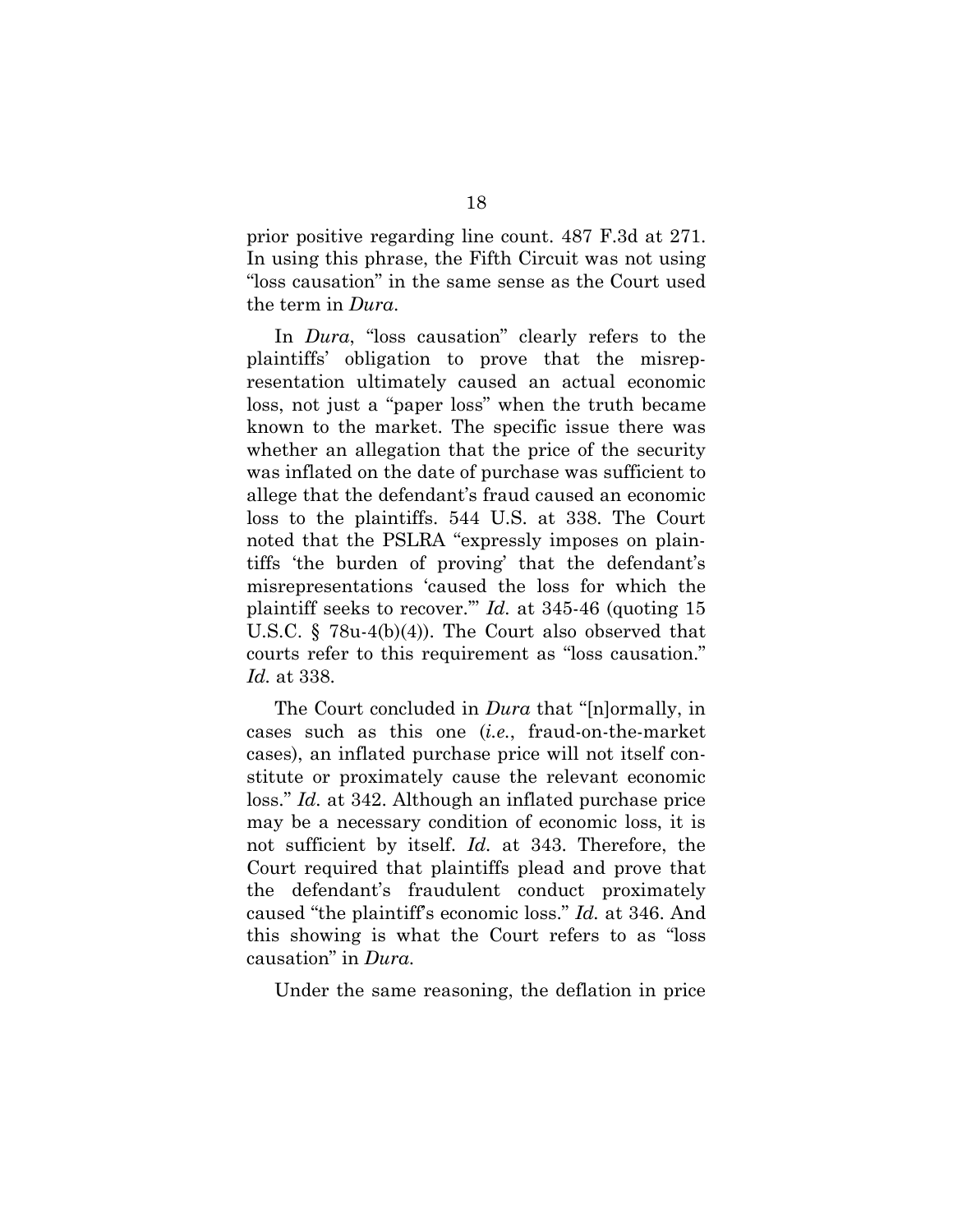that, under the efficient-market hypothesis, will occur if the misstatement has any continuing effect when the market learns the truth will not itself constitute or proximately cause the relevant economic loss. Such a market loss may be necessary for an actual economic loss, but it is not sufficient by itself. At least for a defrauded buyer who continues to hold the security, the actual economic loss will be sustained some time later than the paper loss from the market decline.

 Thus, the showing of actual economic loss described as "loss causation" in *Dura* is separate and distinct from the showing of a market loss described as "loss causation" in *Oscar*. In fact, the court in *Oscar* specifically noted "Our approach is unaffected by the Supreme Court's recent and very narrow decision in *Dura Pharms.*, 125 S. Ct. at 1627." *Id.* at 265.

 Despite this distinction, Petitioner has seized on the Fifth Circuit's use of the term "loss causation" to set up a straw man. Many of Petitioner's arguments are premised on the idea that the Fifth Circuit requires proof of loss causation as that term is used in *Dura*. For example:

- "In *Oscar,* the Fifth Circuit held that securities fraud plaintiffs must prove loss causation, *i.e.*, that a defendant's alleged misrepresentations are the proximate cause of their economic loss, at class certification, to invoke the fraud-on-the-market presumption." (Petitioner's Br. at 23.)
- "Loss causation, by contrast, concerns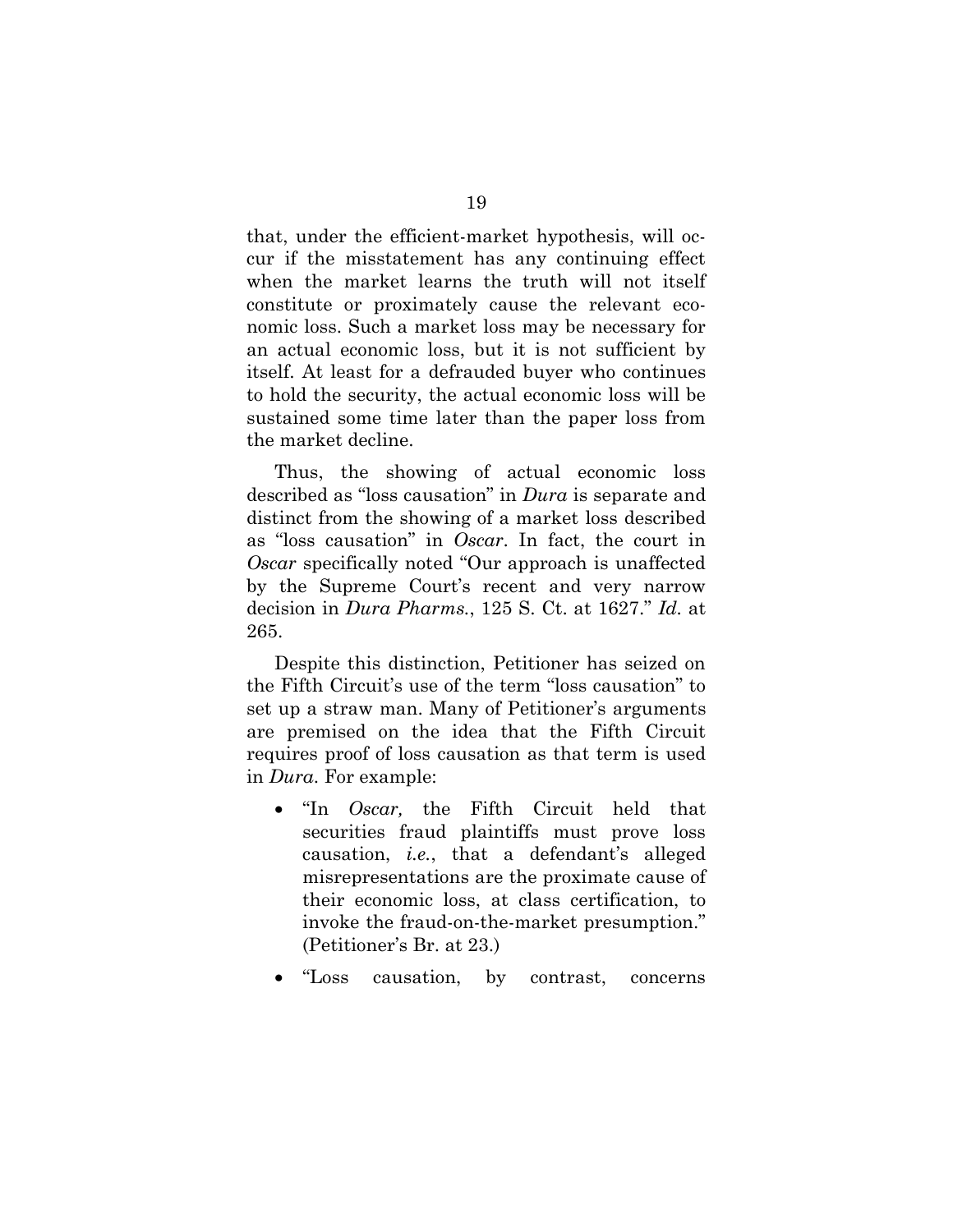whether a subsequent corrective disclosure caused plaintiffs' loss." (*Id.* at 45.)

 In addition, Petitioner's repeated argument that *Oscar* imposes an additional burden at the classcertification stage is based on the assertion that "loss causation" in *Oscar* means the same thing as "loss causation" in *Dura*. (*See* Petitioner's Br. at 5, 24, 27, 32, 38, 47.) But, as discussed above, *Oscar* ties its requirement for proof of "market-loss causation" to the issue of whether any presumption of reliance can continue to supply the necessary causal link between the earlier misstatement and any actual economic loss sustained after the truth enters the market. Therefore, the Court should disregard Petitioner's arguments based on this misunderstanding of the sense in which the Fifth Circuit is using the term "loss causation" in *Oscar*.[4](#page-25-0)

### **2.** *Oscar* **does not conflict with** *Basic***.**

As detailed in Part B above, *Oscar* is the logical result of the Court's decision in *Basic*, and the application of its principles in subsequent Fifth Circuit cases. Most of Petitioner's arguments about ways that *Oscar* allegedly conflicts with *Basic*

<span id="page-25-0"></span> <sup>4</sup> Petitioner and some *amici* appear to suggest that the Fifth Circuit is unaware of the distinction between reliance (or transaction causation) and loss causation. Any such suggestion is ludicrous. Judge Patrick Higginbotham authored the *Oscar* opinion. He has written extensively on securities issues in prior opinions, and in scholarly publications. In its discussion of the efficient-market hypothesis, the Court in *Basic* quoted Judge Higginbotham's 1980 opinion in *In re LTV Securities Litigation*, 88 F.R.D. 134 (N.D. Tex. 1980). 485 U.S. at 244.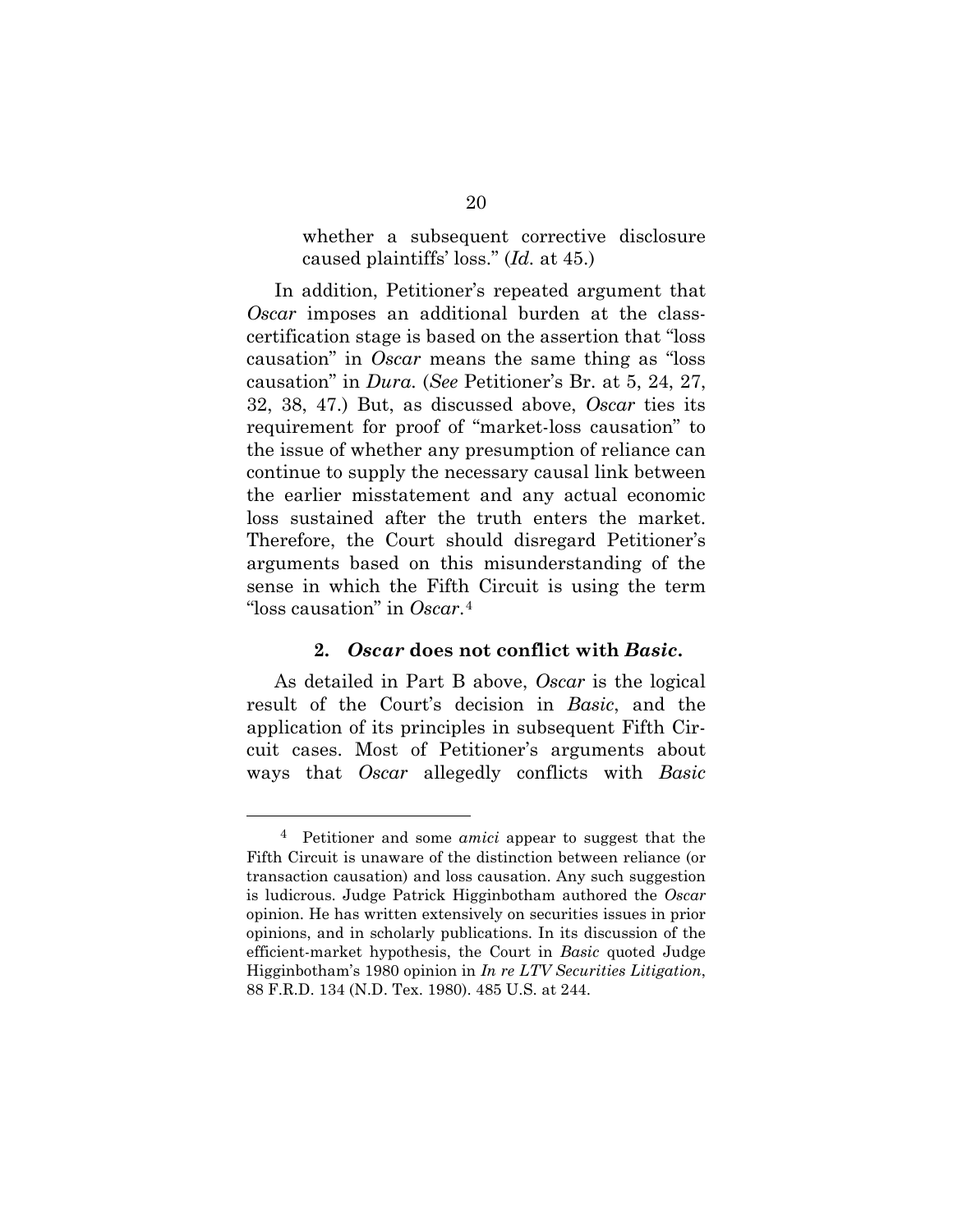collapse when they are analyzed with the proper understanding of "loss causation" as *Oscar* uses that term*. Oscar* simply ensures that the actual market events through the time the truth enters the market are consistent with the efficient-market hypothesis that underlies the presumption of reliance. If they are not, then there is no basis for continuing to presume that an allegedly defrauded buyer is relying on a tainted market. Petitioner's arguments that *Oscar* is inconsistent with *Basic* fail for at least three reasons.

*First*, Petitioner appears to misunderstand the nature of the presumption in *Basic.* Petitioner claims that the Fifth Circuit's rule subverts the fraud-onthe-market theory by "requiring the plaintiffs to prove, as a pre-condition to application of the presumption, the very facts that are to be presumed under *Basic*." (Petitioner's Br. at 33 (quoting the dissent in *Oscar*).) The presumption in *Basic* is not that the misrepresentation affected the market price. Rather, *if* the misrepresentation affected the efficient market's price, then it is presumed that plaintiffs relied on the misrepresentation in participating in the market. *Stoneridge Inv. Partners, LLC v. Scientific-Atlanta, Inc.*, 552 U.S. 148, 159 (2008); *Basic*, 485 U.S. at 247-48. Conversely, if the misrepresentation did not affect the efficient market's price, then there is no basis to use the presumption of reliance to make a causal connection between the misrepresentation and the plaintiff's injury. Therefore, *Oscar* simply requires that plaintiffs show that the presumption is warranted by showing that the alleged misrepresentation affected the market price of the securities at issue.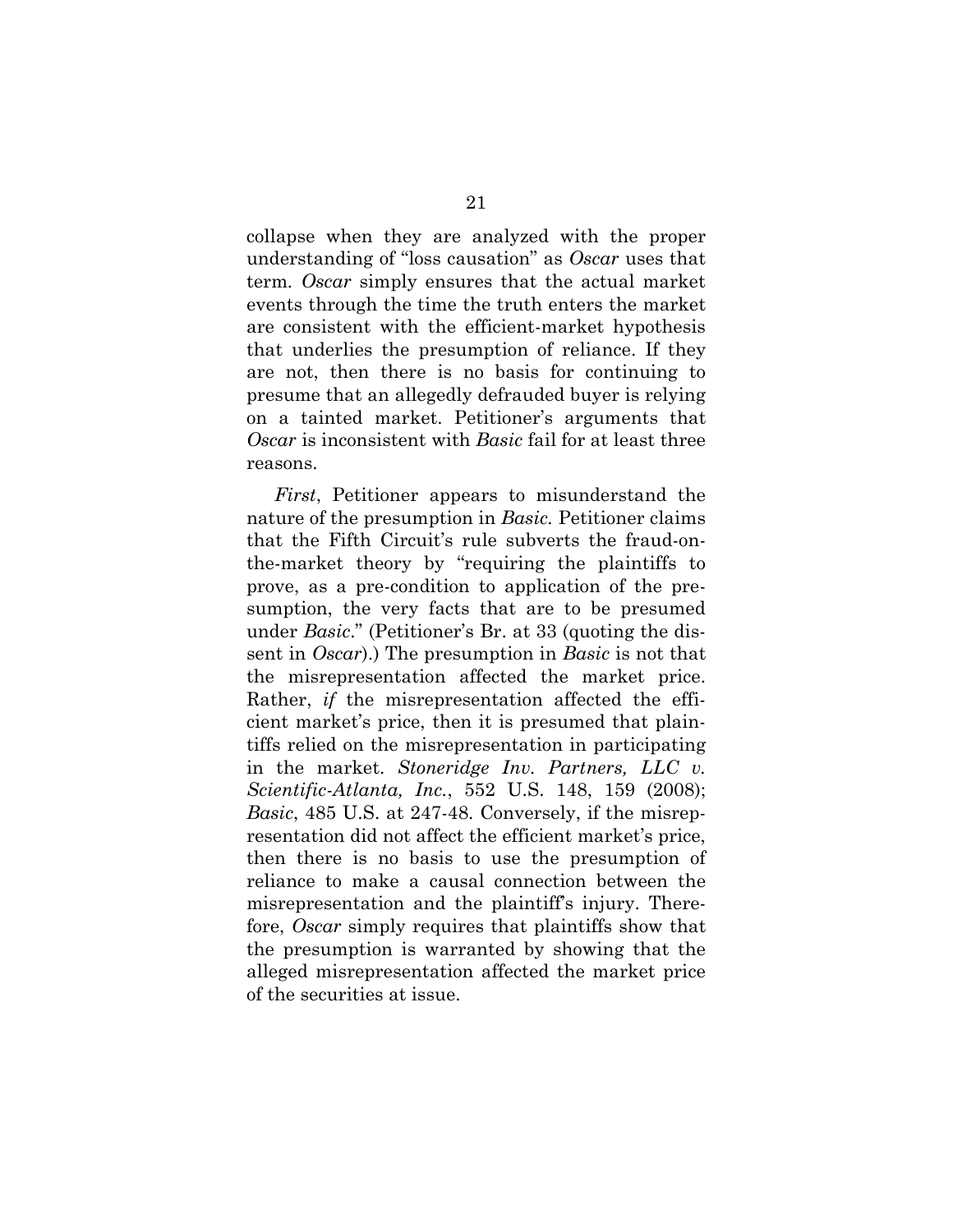*Second*, Petitioner's argument that there is no justification for requiring proof of market impact ignores an essential element of the fraud-on-themarket theory. Petitioner claims that the presumption of reliance can be invoked simply by showing general market efficiency. (Petitioner's Br. at 40-41.) But the efficient-market hypothesis underlying the presumption of reliance predicts that the alleged misrepresentation will cause a market decline when the truth enters the market if it continues to affect the defrauded buyer's stock. The fact that a decline attributable to the misstatement does not occur eliminates the justification for applying the presumption. *Stoneridge*, 552 U.S. at 159; *Basic*, 485 U.S. at 248.

 As the court observed in *Oscar*, the fraud-on-themarket theory rests on the "semi-strong efficientmarket hypothesis." 487 F.3d at 269. The semistrong efficient-market hypothesis posits that "the collective action of a sufficient number of market participants buying or selling stock causes a very rapid, if not virtually instantaneous, adjustment in price." Daniel R. Fischel, *Use of Modern Finance Theory in Securities Fraud Cases Involving Actively Traded Securities*, 38 Bus. Law. 1, 10 (1982-83).

 If the release of the alleged "truth" does not cause a stock price decline, there are three possible explanations. First, the prior alleged misrepresentation may not have been material. *Oscar*, 487 F.3d at 269. Second, it may be that the market is not efficient as to that information, even though the other relevant indicia support a finding that the market is generally efficient. *Id*. Third, it may be that the market is "strong-form efficient" as to that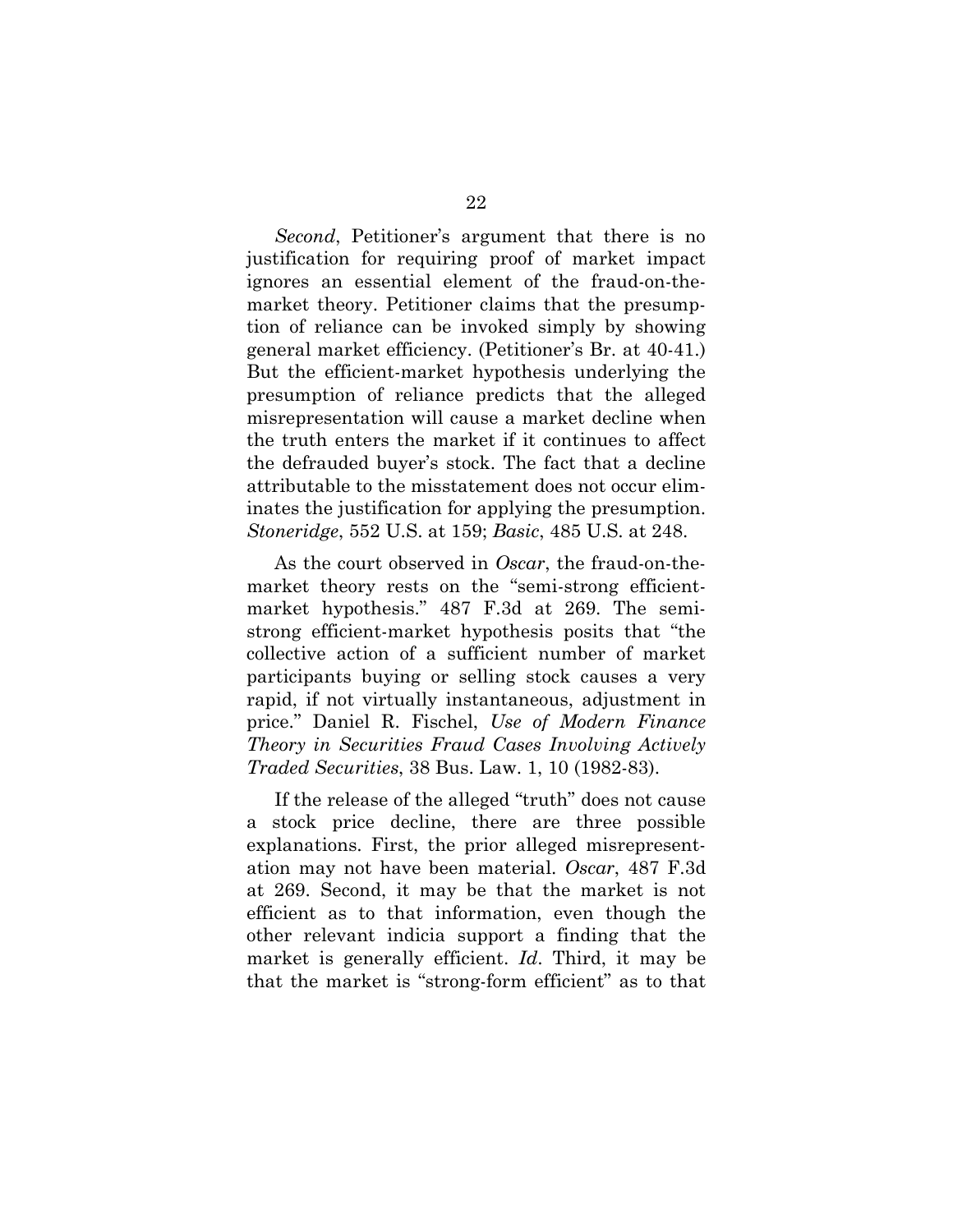information. *Id.* When a market is strong-form efficient, the price reflects not only public information but also insider information. *Id.*

 Each of these three scenarios is inconsistent with the justification for applying a presumption of reliance. If the information was immaterial, then no one could have relied on it. *Basic*, 485 U.S. at 248 n.27 (noting that one requirement of the fraud-onthe-market theory is the existence of a public, material misrepresentation). If the market is not efficient as to the information at issue, then there is no basis to presume that buyers and sellers were relying on that information when participating in the market. Finally, if the market is strong-form efficient, then there is no basis to presume that market participants were relying on *public*  information. Therefore, by requiring plaintiffs to prove a market impact, *Oscar* simply ensures that any presumption of reliance applied is consistent with the efficient-capital-markets hypothesis.

 *Third*, Petitioner claims that *Basic* holds that the presumption can be rebutted only at the time of trial. (Petitioner's Br. at 24.) In support of this assertion, Petitioner relies on footnote 29 in *Basic*. (*Id.*) But footnote 29 suggests only that the time of trial is one possible time at which the presumption can be rebutted. *Basic*, 485 U.S. at 249 n.29. The Court noted that the district court retains the ability to amend the certification order as may be appropriate. *Id.* (citing Fed. R. Civ. P. 23(c)(1) and  $(c)(4)$ ). But nothing in Rule 23 requires that such amendments can only be made at the time of trial. Fed. R. Civ. P.  $23(c)(1)(C)$ . Rather, they can be made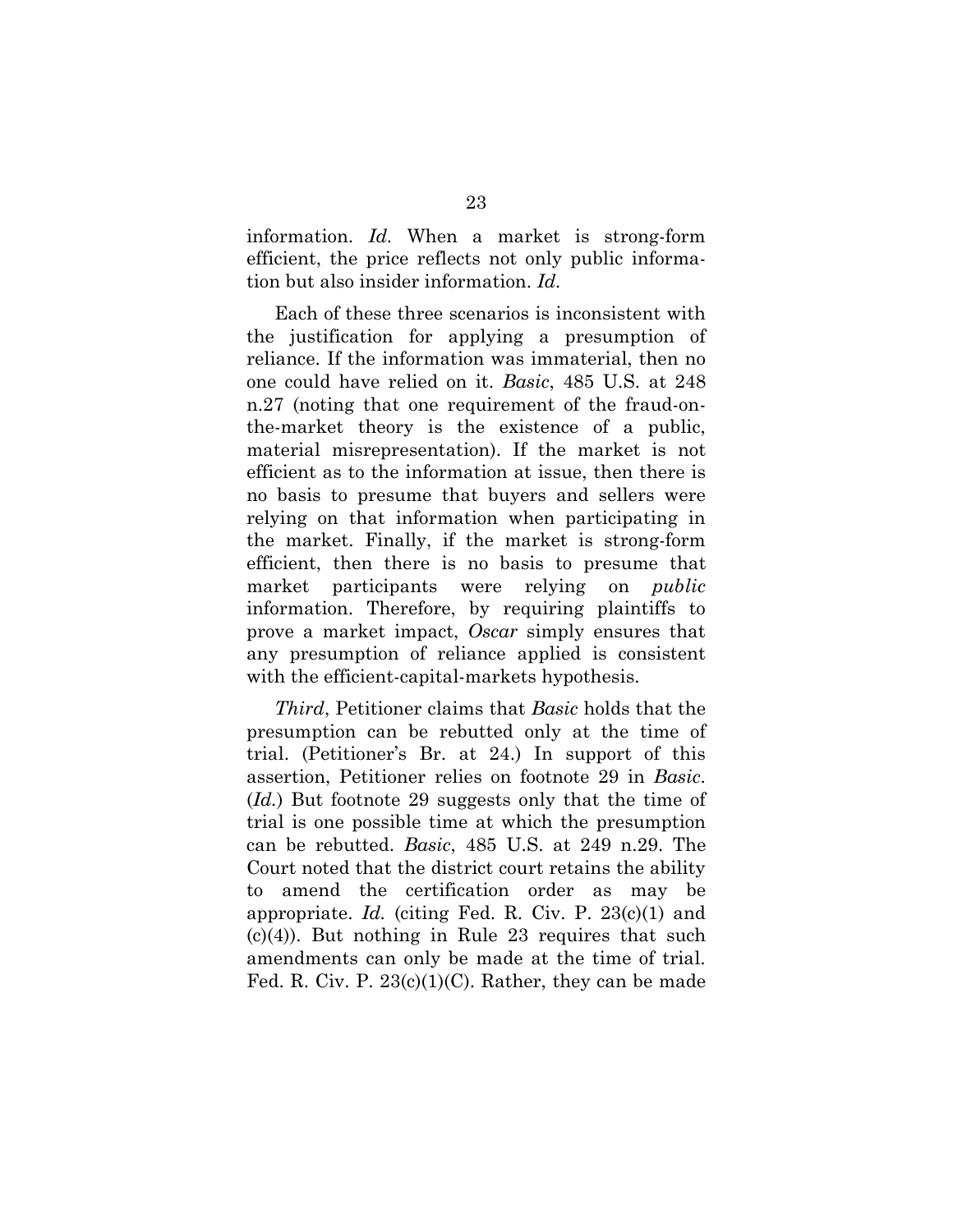at any time that a party presents evidence to support them. *Id.* ("An order that grants or denies") class certification may be altered or amended before final judgment."). Therefore, *Oscar* is not inconsistent with *Basic* in holding that the presumption can be rebutted at the classcertification stage if the evidence does not support the application of the presumption of reliance.

#### **3.** *Oscar* **does not conflict with** *Eisen***.**

 Petitioner also argues that *Oscar* conflicts with the Court's decision in *Eisen v. Carlisle & Jacquelin*, in which the Court held that Rule 23 does not permit a preliminary inquiry into the merits of the plaintiffs' claims. 417 U.S. 156, 177 (1974). Petitioner concedes, as it must, that *Eisen* has been interpreted to mean that merits inquiry is not foreclosed if it is necessary to determine whether the requirements of Rule 23 have been met. (Petitioner's Br. at 47 (citing *In re Initial Pub. Sec. Offerings Litig.*, 471 F.3d 24, 41 (2d Cir. 2006)).) Therefore, Petitioner's argument that *Oscar* conflicts with *Eisen*  is premised on the assumption that there is no relationship between the causal connection the presumption of reliance is being used to make and *Oscar*'s requirement of showing a market impact.

 That assumption is faulty because *Oscar*'s requirement of a market loss is part of the fraud-onthe-market analysis, which, in turn, is part of the Rule 23 analysis. There is no dispute that entitlement to the presumption of reliance based on the efficient-market hypothesis is a critical part of the Rule 23 analysis. The presumption of reliance allows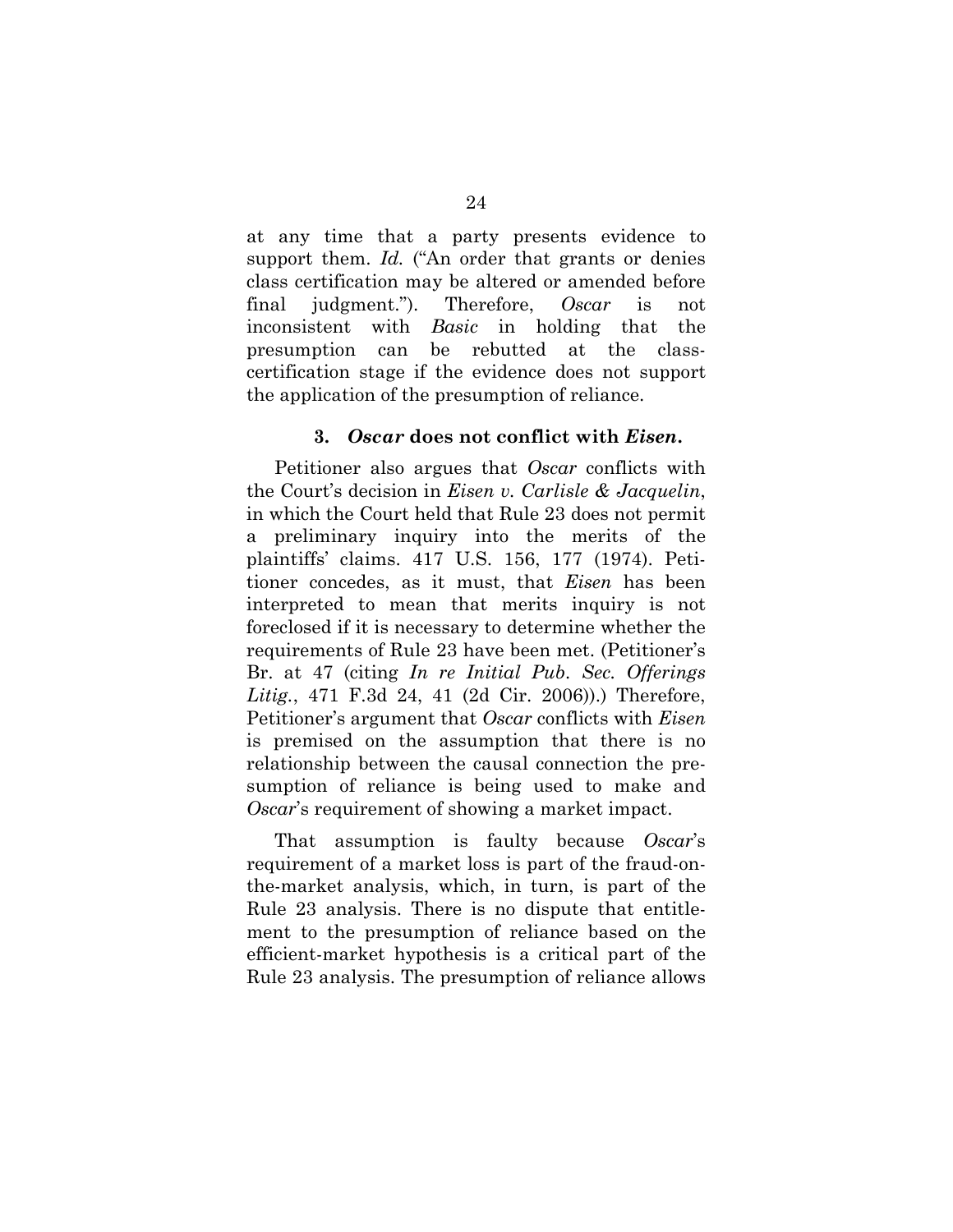plaintiffs to meet the predominance requirement for class certification. *See* Fed. R. Civ. P. 23(b)(3). In the absence of the presumption of reliance, there would have be an individual inquiry to establish each proposed class member's reliance and class certification would be improper. *Basic*, 485 U.S. at 242.

 As discussed in detail above, *Oscar*'s rule is inextricably related to the justification for the presumption that the allegedly defrauded buyers relied on the price set by an efficient, but tainted market. If there is no market movement attributable to the misstatement, there is no basis for applying the presumption to a set of events that are inconsistent with it. And without the presumption of reliance, the requirements of Rule 23 cannot be met. Therefore, *Oscar* does not conflict with *Eisen. See also Unger*, 401 F.3d at 325.

 Petitioner also argues that because determination of whether the alleged misstatement caused all or part of a later market loss is a common issue, it should not be considered at the class-certification stage. But as shown above, the requirements of Rule 23 cannot be satisfied without the presumption of reliance. Therefore, even if market loss is a common issue, it still must be considered and decided at the class-certification stage in order to determine whether the presumption of reliance can be used to satisfy Rule 23's predominance requirement. Otherwise class certification is improper.

 Petitioner also claims that plaintiffs cannot make the showing required by *Oscar* without merits discovery. (Petitioner's Br. at 52-56.) This is factually incorrect. As *Oscar* explicitly demonstrated, proof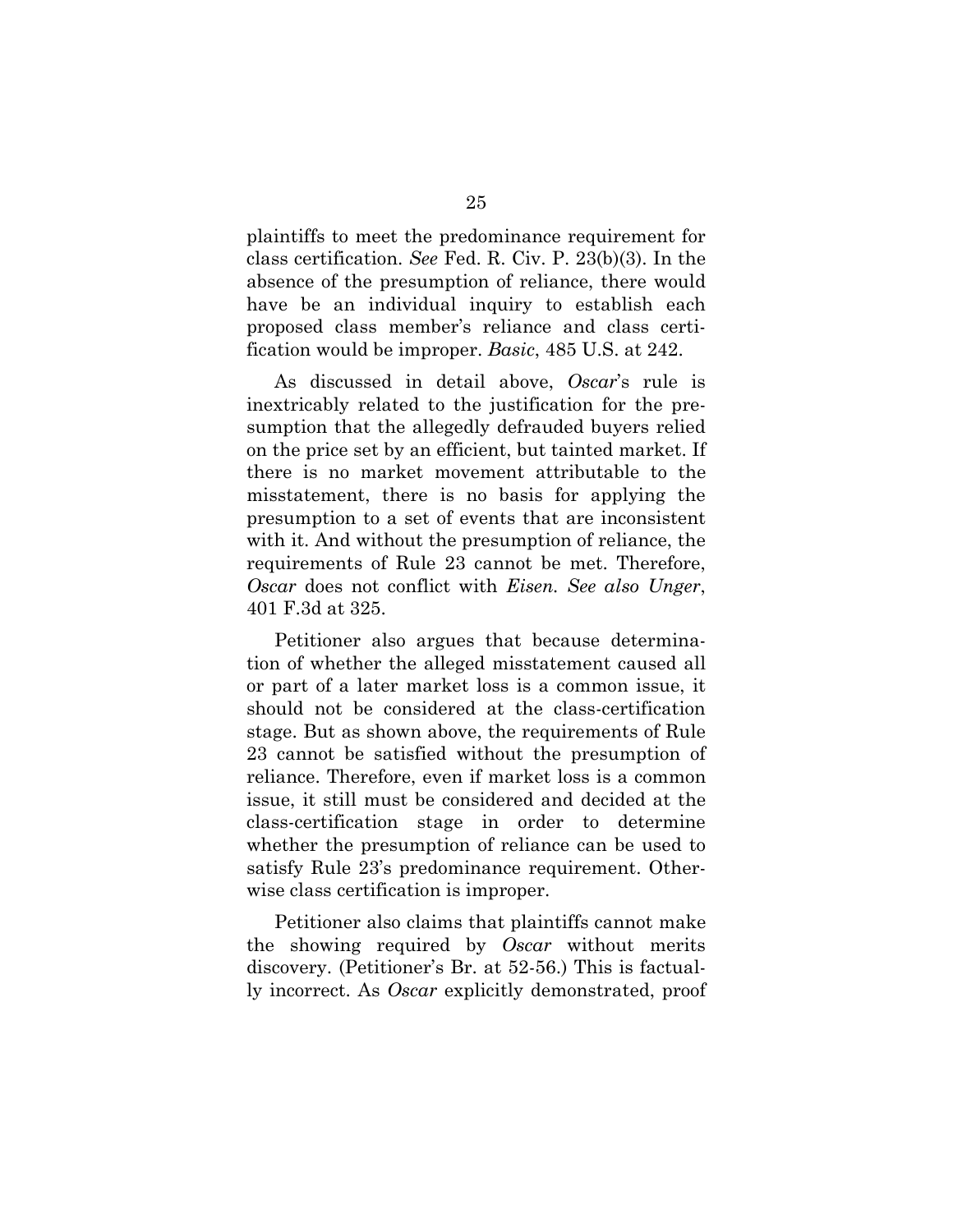that the alleged misrepresentation affected the market price will require only publicly available information. *Oscar*, 487 F.3d at 267. Petitioner claims that merits discovery would have permitted it to "look behind" the public disclosures. (Petitioner's Br. at 53.) But the market-loss inquiry is concerned only with the efficient market's reaction to what was known to the efficient market. *Oscar*, 487 F.3d at 267. Under the efficient-market hypothesis, internal company information, or other information not known to the efficient market, could not have impacted how the market reacted to the revelation of the truth. *E.g.*, *Alaska Elec. Pension Fund v. Flowserve Corp.*, 572 F.3d 221, 230 (5th Cir. 2009) ("[U]ndisclosed information cannot drive down the market price of a stock."). There is no basis for Petitioner's claim that this type of merits discovery would be relevant to the but-for inquiry on "marketloss causation."

 Petitioner stretches *Oscar* beyond its breaking point to argue that the Fifth Circuit requires proof of scienter at the class-certification stage. (Petitioner's Br. at 53-54.) Nothing in *Oscar* requires proof that the defendants were aware of the falsity of the alleged prior misrepresentations. Again, the focus is on the market's reaction to the negative news, and whether but-for the alleged prior positive misrepresentations, that negative reaction would have occurred. Whether the prior statements were made with scienter has nothing to do with *Oscar*'s requirement to show that the alleged misrepresentation caused a market loss.

In sum, *Oscar*'s "market-impact" causation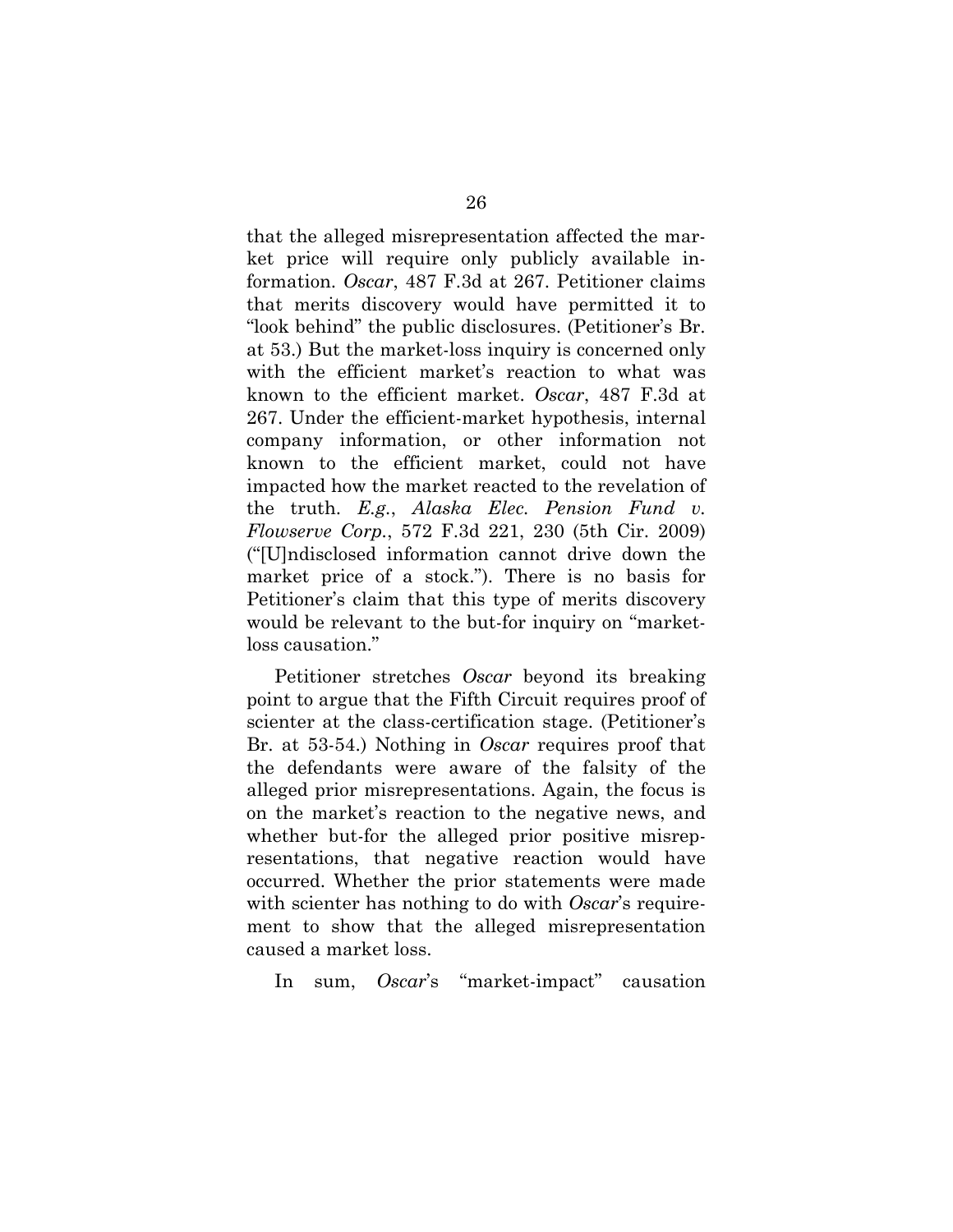requirement is directly tied to the justifications underlying the presumption that defrauded buyers were relying upon the price set by an efficient, but tainted market. If there is no market movement attributable to the alleged misstatement, there is no justification for presuming that but-for their misguided reliance on the integrity of the efficient market, the defrauded buyers would not have sustained an actual economic loss. Since absence of market movement when the truth enters the efficient market is directly contrary to the efficientmarket hypothesis, *Oscar*'s requirement is consistent with *Basic*, *Dura*, and Rule 23.

### **4.** *Oscar* **is not impermissible judicial legislation.**

Petitioner concludes its brief by arguing that the Fifth Circuit invaded Congress's prerogative to "calibrate" class-certification Rules. (Petitioner's Br. at 57-67.) But this argument is infected by the same misunderstandings and faulty assumptions that doom Petitioner's other arguments. Petitioner's arguments are premised on its assertion that the rule in *Oscar* is not consistent with Rule 23. As shown above, *Oscar* is simply an application of the principles underlying the presumption of reliance as they apply to claims by allegedly defrauded buyers. Because *Oscar* is consistent with Rule 23, Petitioner's claims of improper "amendment" or "recalibration" are unfounded.

 Petitioner's specific arguments fail for additional reasons, as well. Petitioner first claims that the Fifth Circuit improperly injected policy considerations into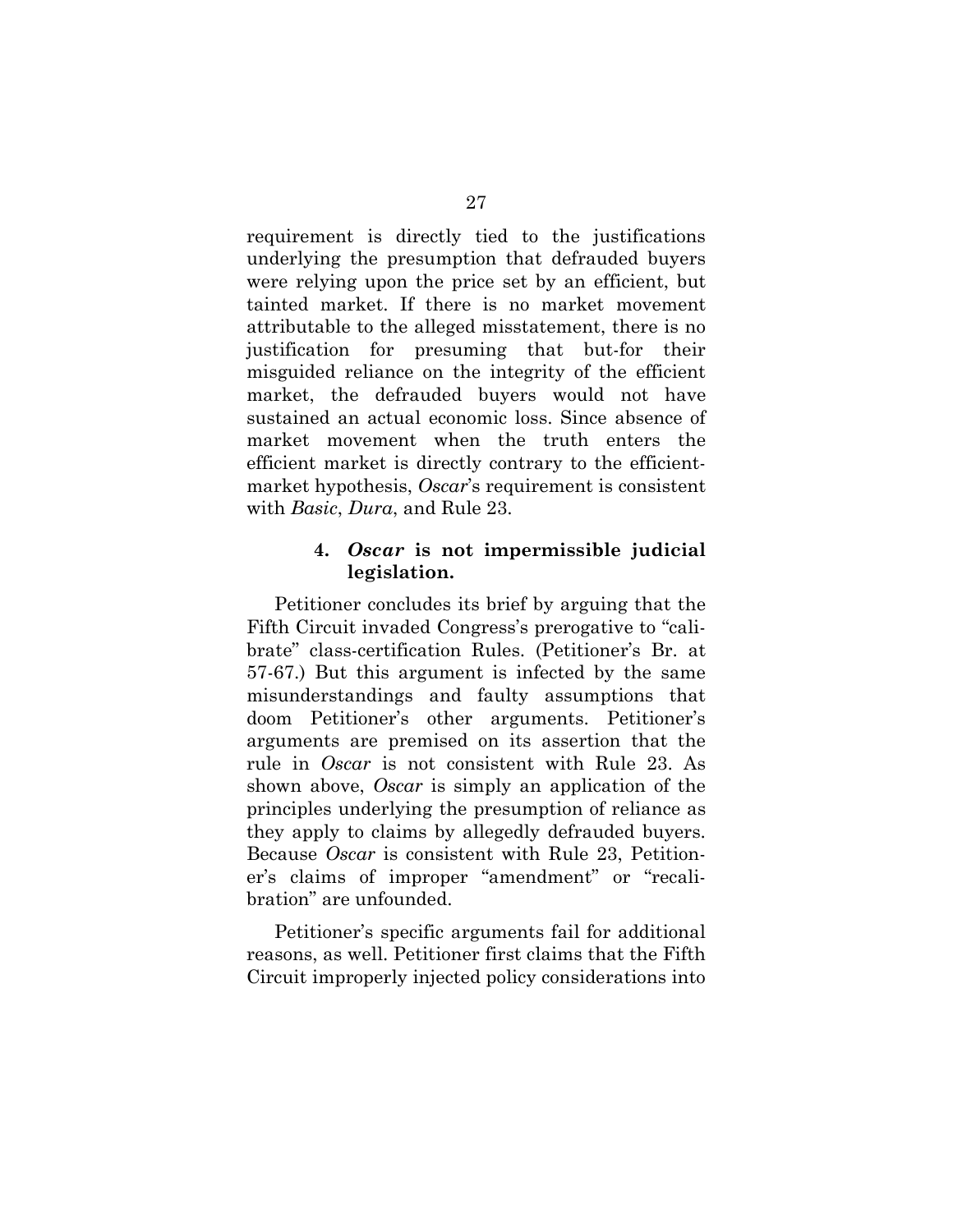its analysis. (Petitioner's Br. at 57.) But, as discussed more fully above, the policy considerations that the Fifth Circuit identified are those reflected in Congressional actions regarding Rule 23 and the PSLRA. (*See* page 14, above.) The Fifth Circuit was simply acknowledging and furthering the policies identified by Congress.

 Petitioner next claims that *Oscar* improperly recalibrated the requirements for a securities-fraud case to be certified as a class action because that may only be done by Congress. (Petitioner's Br. at 60.) This argument ignores the fact that it was the courts, not Congress, that approved the presumption of reliance based on the fraud-on-the-market theory. As discussed above, the judicially created presumption of reliance allows cases to proceed as class actions that otherwise would not satisfy the requirements of Rule 23. (*See* pages 3-4, above.) And because the rule in *Oscar* is consistent with this Court's class-action jurisprudence, there is nothing improper about the development of class-action law in the Fifth Circuit.

 Petitioner also attempts to invoke plaintiffs' right to a jury trial under the Seventh Amendment. (Petitioner's Br. at 62.) But this right is not implicated because, as shown above, the rule in *Oscar* is simply part of the Rule 23 analysis. And there is no right to a jury trial on whether the requirements of Rule 23 have been satisfied. Fed. R. Civ. P. 23(b)(3) (providing that class certification is appropriate if "the court finds" that the requirements are met). And the standard of proof is immaterial to this analysis because all of the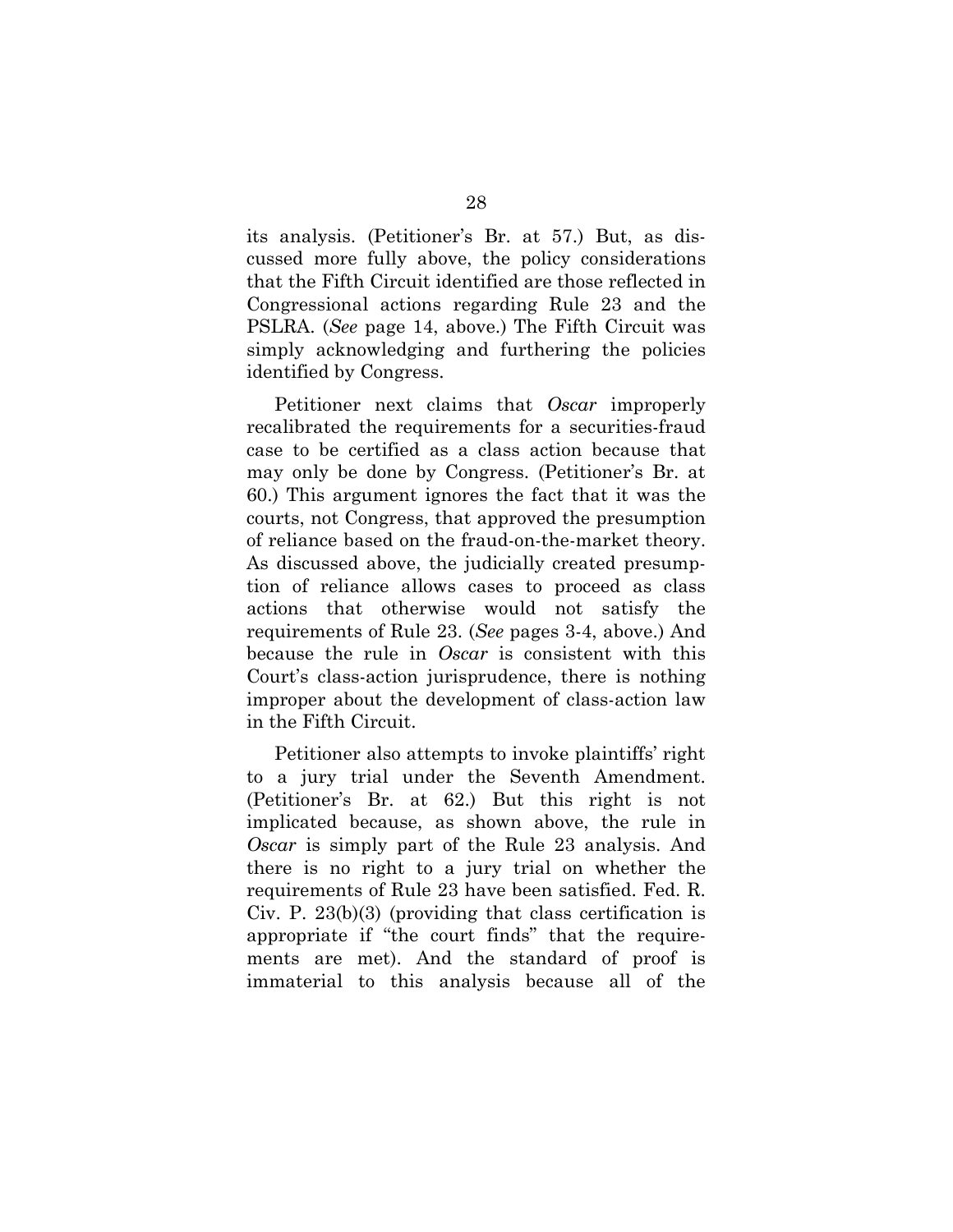requirements of Rule 23 must be established by a preponderance of the evidence. *See In re Hydrogen Peroxide Antitrust Litig.,* 552 F.3d 305, 320 (3d Cir. 2008); *Teamsters Local 445 Freight Div. Pension Fund v. Bombardier Inc.,* 546 F.3d 196, 202 (2d Cir. 2008); *Oscar,* 487 F.3d at 267-269.

 Petitioner's final argument is simply a complaint that the standard in *Oscar* is difficult to satisfy. (Petitioner's Br. at 66-67.) As shown above, *Oscar*  simply requires plaintiffs to show that the presumption should be applied. The fact that this showing may be difficult in some cases is no reason for the Court to further lower a bar already lowered by allowing use of the presumption of reliance to satisfy the predominance requirement in Rule 23. Without any valid policy justification, Petitioner, in effect, seeks the recognition of a completely new presumption — a conclusive presumption of market impact through the class certification stage. This would facilitate precisely the type of litigation abuse that was an unintended result of *Basic* and that the PSLRA sought to eradicate.

**D. The Seventh Circuit's simplistic approach in** *Schleicher* **fails to rigorously analyze whether the presumption of reliance makes the necessary causal link between the misstatements at issue and the economic loss claimed.** 

Petitioner repeatedly points to the Seventh Circuit's recent opinion in *Schleicher v. Wendt*, 618 F.3d 679 (7th Cir. 2010), as a contrast to *Oscar* on the proper approach to certification of a class of allegedly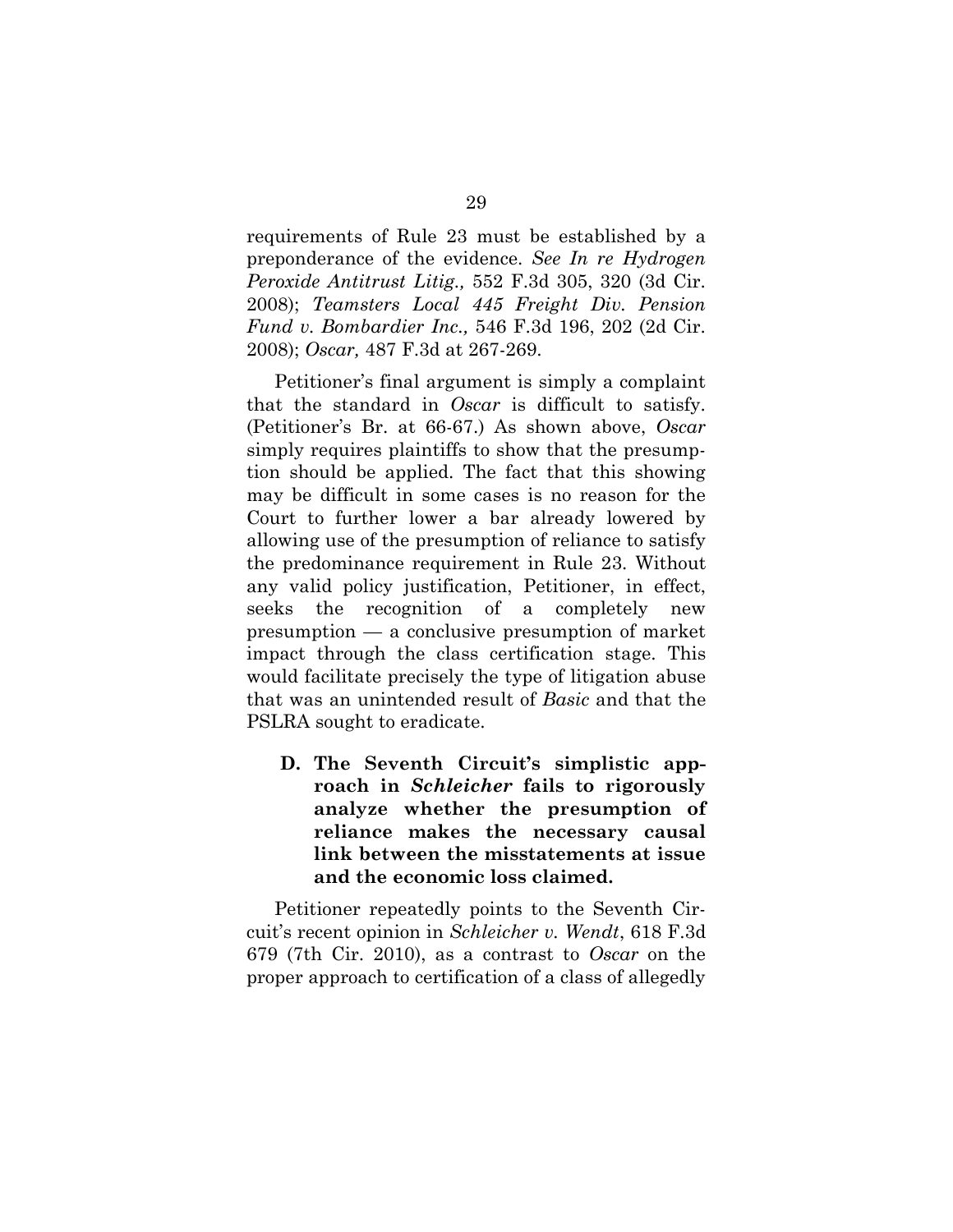defrauded buyers. (Petitioner's Br. at 29, 31, 41, 44, 61, 67.) *Schleicher* expressly disavows the Fifth Circuit's approach in *Oscar*, and holds that a class proponent need show only general market efficiency at the time of purchase to invoke the presumption of reliance. *See* 618 F.3d at 684 ("Conseco was a large, well-followed firm, whose stock traded actively in a liquid market. It comfortably meets *Basic*'s requirements.") Under the Seventh Circuit's approach, any consideration of whether the alleged misrepresentation actually produced movement in the generally efficient market is a merits inquiry *prohibited* at the class certification stage. *See* 618 F.3d at 686-87 ("The chance, even the certainty, that a class will lose on the merits does not prevent its certification.").[5](#page-35-0)

 As discussed above, absent actual impact on the stock price, the presumption of reliance cannot supply the requisite but-for causal connection between the alleged misrepresentation and the actual economic loss. *Schleicher* acknowledges that "[w]hen an unduly optimistic false statement causes a stock's price to rise, the price will fall again when the truth comes to light." 618 F.3d at 683. But the opinion

<span id="page-35-0"></span> <sup>5</sup> *Schleicher* also rejects the approaches of the First and Second Circuits that have required a showing of market impact at the class certification stage in analyzing the materiality element of a 10b-5 claim. 618 F.3d at 687. Curiously, *Schleicher*  references the Third Circuit's decision in *In re Burlington Coat Factory Securities Litigation*, 114 F.3d 1410, 1419 n.8 (3d Cir. 1997) (Alito, J.) as support for its position on materiality. In *Oran v. Stafford*, 226 F.3d 275, 282 (3d Cir. 2000), the Third Circuit found that the *Burlington Coat* requirement for a showing of market movement applied in the class-action context.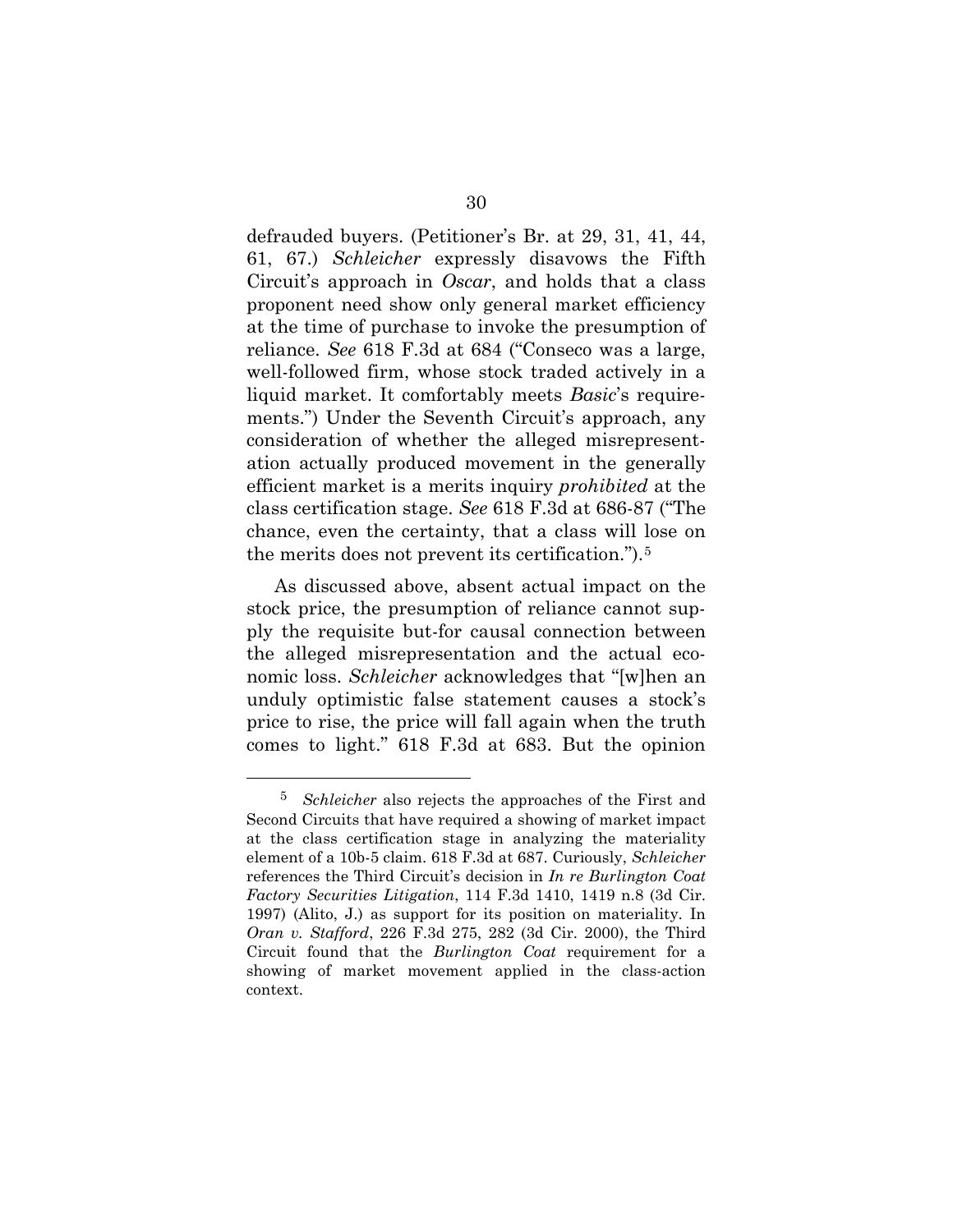ignores the converse. If the price does not fall when the truth comes to light, then the effect, if any, that the unduly optimistic false statement had on the market price has been dissipated. The buyer is continuing to rely on the market to set the price, but the market is no longer tainted by the misrepresentation. Thus, the presumption of reliance no longer makes the requisite causal link for the proposed class members. The class proponent then cannot show entitlement to the presumption, or the presumption has been rebutted. By ignoring this essential element, *Schleicher* conflicts with *Basic*  and *Stoneridge*. *Stoneridge Inv. Partners, LLC v. Scientific-Atlanta, Inc.*, 552 U.S. 148, 159 (2008); *Basic*, 485 U.S. at 248.

*Schleicher* also makes the bald statement that "person-specific issues" that determine "how much a given investor lost (or gained) as a result of the fraud" are issues that "can be resolved mechanically" by a computer. 618 F.3d at 681. This is clearly incorrect. As discussed above, *Dura* does not define a precise measure of damages for a defrauded buyer's 10b-5 claim, but the decision does make clear that the "relevant economic loss" is not the amount of inflation at the time of purchase or the "paper loss" in response the revelation of the truth. *Dura*, 544 U.S. at 343-44. The original purchase prices and quantities for proposed class members presumably are susceptible of mechanical calculation by a computer. But given the myriad of factors affecting price, and the myriad of factors involved in the individual decisions to sell, a mechanical calculation of the continuing effect, if any, of the fraudulent statement on the stock price for shares held by proposed class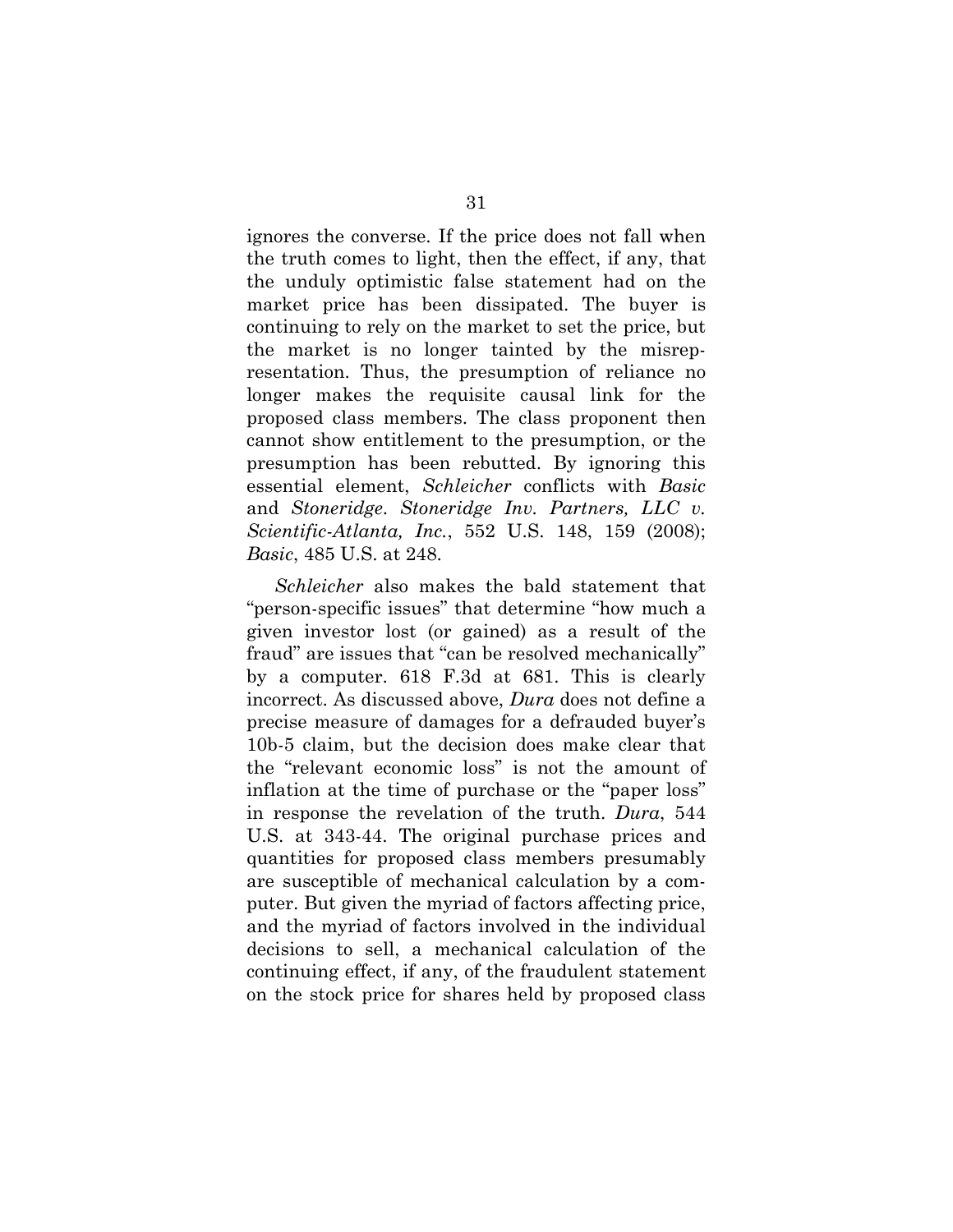member after the truth becomes known is simply not possible.

 Many of *Schleicher*'s criticisms are the same as those raised by Petitioner, and they are addressed above. But three additional criticisms warrant specific mention here. *Schleicher* suggests that *Oscar* would make it too difficult to certify class actions in cases where it is "impossible" to disentangle the effects of fraudulent statements from the effects of other statements. *Schleicher*, 618 F.3d at 686. But this argument ignores the very nature of the efficient-capital-markets hypothesis. If the effects of the statements cannot be disentangled, then either plaintiffs have not shown entitlement to the presumption or defendants have rebutted it. In either case, the presumption that the class of buyers relied on the market does not make the required but-for connection between the alleged misrepresentation and the economic loss claimed. Under those circumstances, individual issues of reliance predominate and the class cannot be certified.

*Schleicher* also suggests that *Oscar* does not adequately account for the "truth-on-the-market" theory, in which the truth comes out and affects the stock price before any formal announcement is made. *Id.* at 687. That is simply a misreading of *Oscar*. There the plaintiffs affirmatively asserted that the market learned the truth through the company's 4Q01 release. The opinion specifically recognizes and accounts for the possibility that the truth may become known in other ways. *Oscar,* 487 F.3d at 269- 70.

Finally, *Schleicher* claims that a plaintiff's failure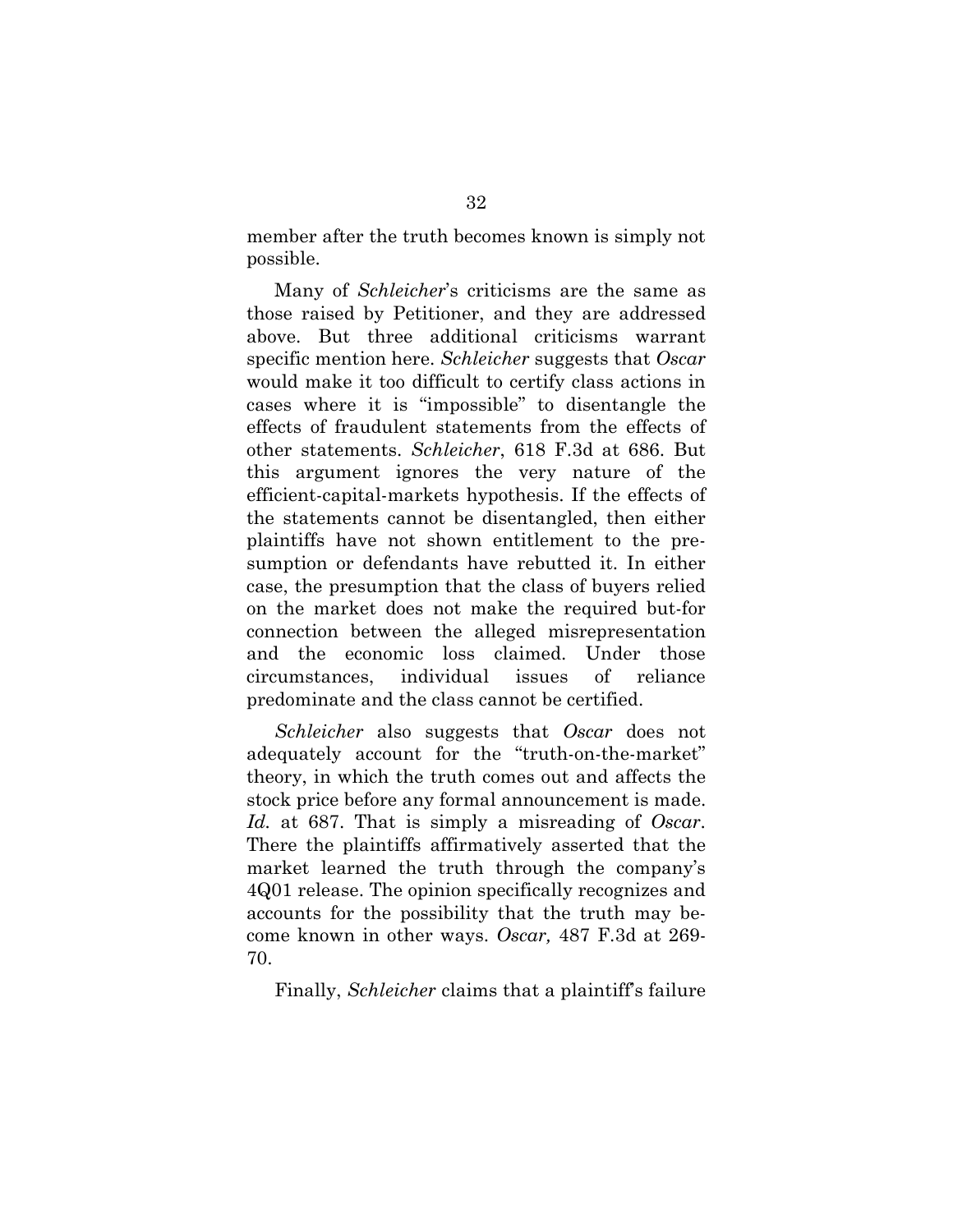to satisfy the requirements of *Oscar* results in the plaintiff losing on the merits. 618 F.3d at 687. But *Oscar* makes clear that the only impact of failing to obtain the presumption of reliance at the classcertification stage is that the class will not be certified. 487 F.3d at 271. The lead plaintiffs (and other plaintiffs) are still free to pursue their individual claims. Institutional investors like Petitioner still have a substantial economic incentive to do so.

 In sum, *Schleicher* oversimplifies and mischaracterizes the issues in an attempt to dispose of *Oscar*. *Schleicher*'s simplistic approach would require certification of a class where, under the efficientcapital-markets hypothesis, the market effects, if any, of the alleged misstatement have been dissipated. *Basic* did not adopt the efficient-market hypothesis. Instead, the Court found it had sufficient empirical support to be used as the basis for a presumption that investors relied upon an alleged misstatement because an efficient market would have factored it into the security's price. But where the actual events are inconsistent with the events the efficient-market hypothesis predicts, there is no basis for using the presumption to make the requisite but-for causal connection. *Basic* stated that "any showing" could make the presumption inappropriate. *Oscar* and the other Fifth Circuit cases are consistent with *Basic*. It is *Schleicher* that is inconsistent.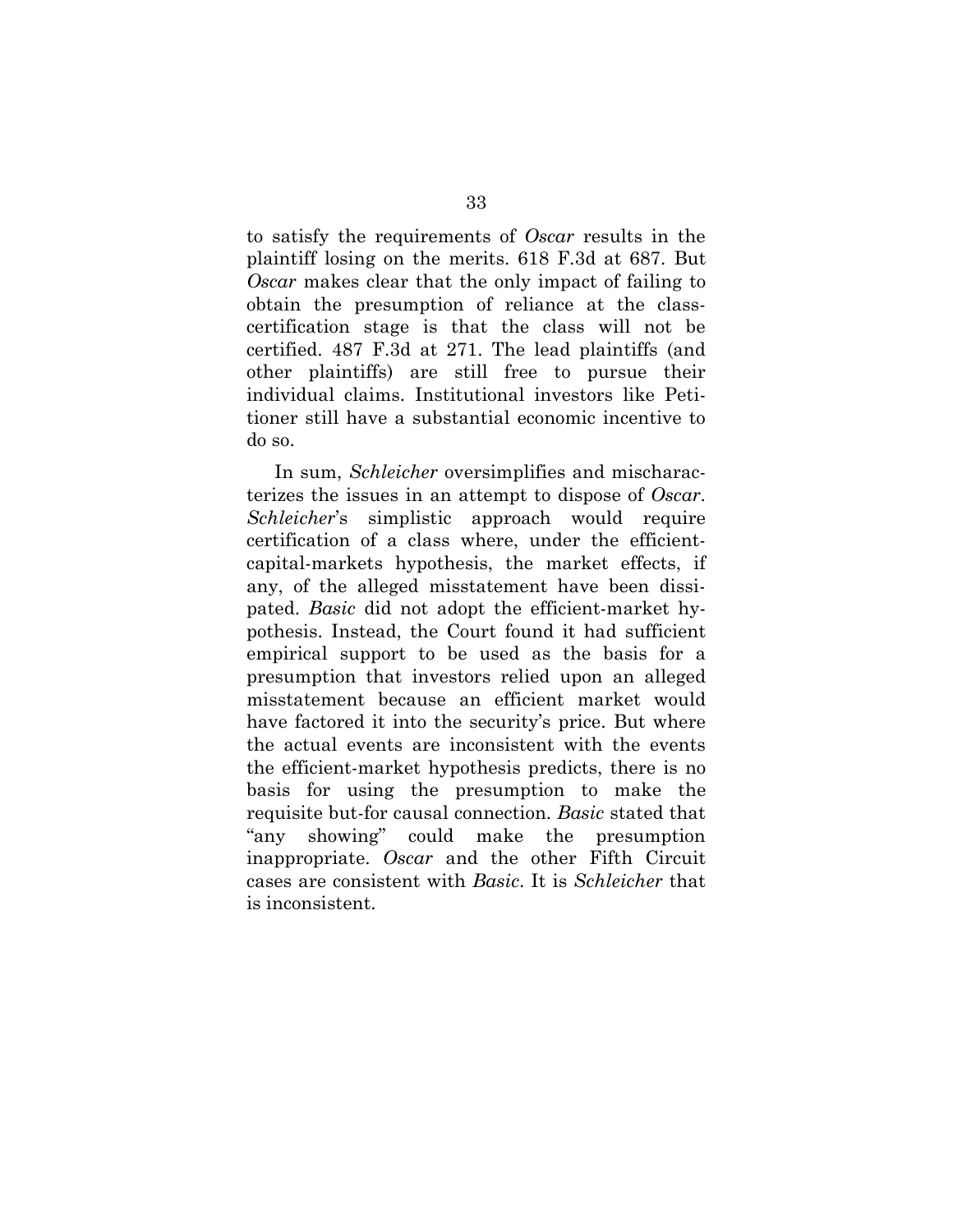#### **CONCLUSION**

 The Fifth Circuit's rule, as outlined in *Oscar* and in this case, is the logical result of the Court's decision in *Basic.* There, the Court approved the use of a rebuttable presumption of reliance based on the efficient-capital-markets hypothesis. This presumption can allow class certification of securities-fraud suits even though proof of reliance is usually an individualized inquiry. But if the alleged misrepresentation did not actually affect the market price, then there is no reasonable basis to presume reliance. Therefore, the Court recognized that the presumption is rebutted by "any showing" that severs the causal link.

 Petitioner seeks to further lower the bar to class certification. First, Petitioner seeks to apply the rebuttable presumption of reliance based simply on evidence of market efficiency. This approach ignores the importance of actual market impact. Second, Petitioner asks this Court to hold that the rebuttable presumption is *not* rebuttable at the classcertification stage. Even if the preponderance of the admissible evidence shows that the alleged misrepresentations had no impact on the market price, Petitioner's proposed rule would require the class to be certified. The Court should affirm the decision below.